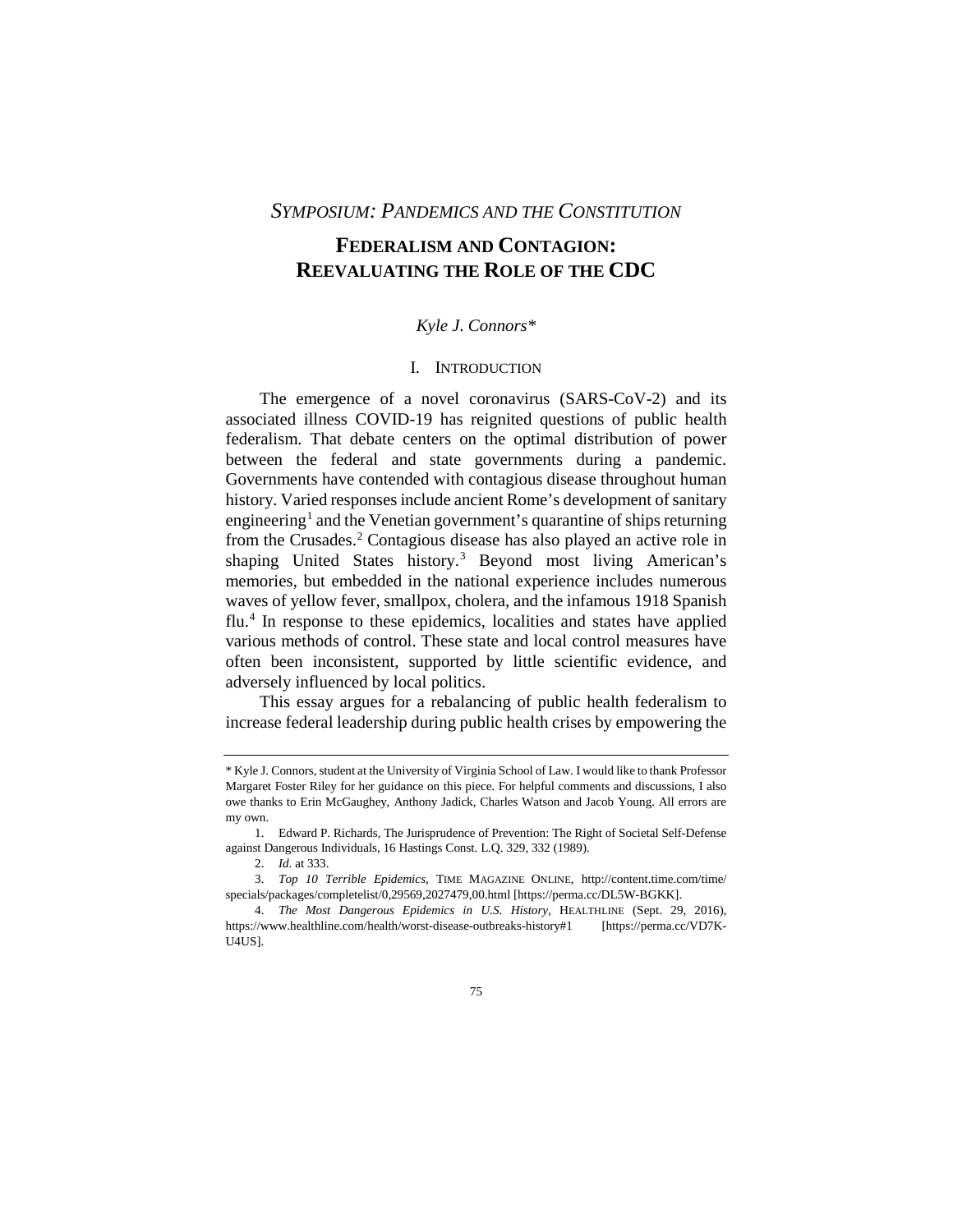Centers for Disease Control (CDC). Part I outlines the background authorities operating during a public health crisis for the state and federal governments, respectively. Part II argues that decisions on sanitary ordinances such as the closing of schools, public areas, and individual safety measures should be more heavily influenced by real-time federal policy. History demonstrates that local decision-makers can treat public health crises too casually by failing to implement mitigation measures or, on occasion, institute draconian but ineffective measures. Former FDA Director Scott Gottlieb pointed out recent local inaction hinders a national response.[5](#page-1-0) Instead, more decisions made at the federal level would insulate local officials from the winds of local politics, and enable a more coordinated and effective response. Part III argues for a more aggressive statutory authorization of the federal government's quarantine authority. In the past, local governments have instituted arbitrary and counterproductive quarantines. Additionally, confusion remains as to the federal government's authority over the subject today. Part IV briefly explores the constitutional authorities for the aforementioned recommendations. Our success in the past 100 years in the control and eradication of many contagious diseases leaves case law in public health federalism largely underdeveloped. This ambiguity is compounded by the evolution of law in the past two hundred years, as the scope of the federal government's power has grown. In all, the changes advocated for represent a significant shift in public health federalism in the way crises are approached. With the law unchanged, our system of dual sovereignty during a pandemic has the potential to dangerously blur the lines of authority, leading to an illcoordinated response.

## II. BACKGROUND AUTHORITY DURING A PUBLIC HEALTH CRISIS

In the U.S., states possess police power, guaranteed by the Constitution, which includes power over public health.<sup>[6](#page-1-1)</sup> State police power, an expression of civil authority, comes from the  $10<sup>th</sup>$  Amendment, which reserves states the rights and powers "not delegated to the United States.["7](#page-1-2) States thus have power to promulgate and enforce laws in the furtherance of public health. Public health is defined as the promotion of the health of people and communities, which includes responding to

<span id="page-1-0"></span><sup>5.</sup> Scott Gottlieb (@ScottGottliebMD), Twitter (Mar. 5, 2020, 9:11 AM), https://twitter.com/ScottGottliebMD/status/1235568500774768640?s=20 [https://perma.cc/J675- 6T6X].

<span id="page-1-2"></span><span id="page-1-1"></span><sup>6.</sup> *See* Barnes v. Glen Theatre, 501 U.S. 560 (1991) (noting that "the traditional police power of the States is . . . to provide for the public health, safety and morals).

<sup>7.</sup> U.S. Const. amend. X.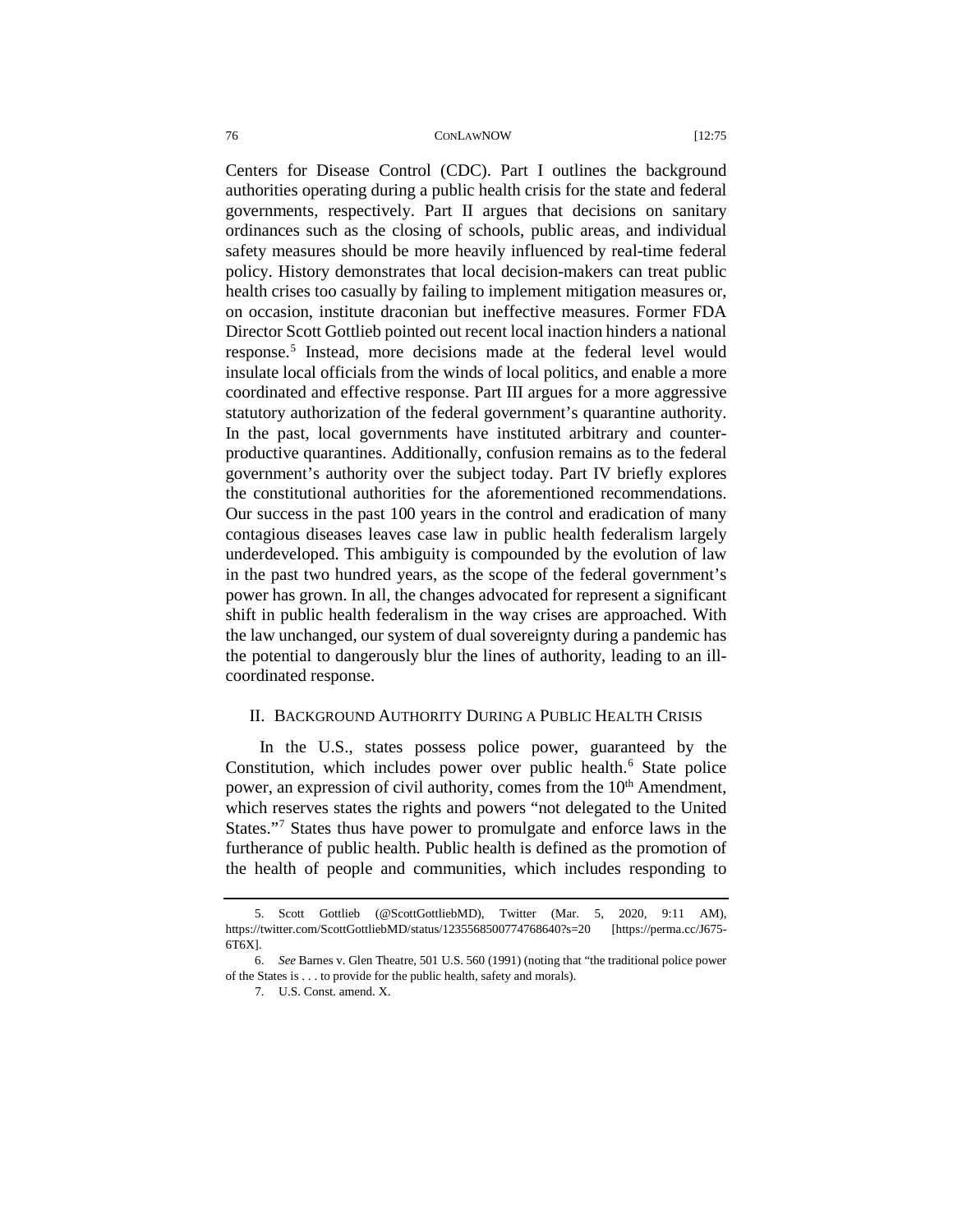contagious disease threats.[8](#page-2-0) In addition, medical practice licensure and many hospital regulations are also within the province of the states.<sup>[9](#page-2-1)</sup> Local health departments have traditionally been on the front lines of responding to public health crises. These entities are responsible for maintaining health in communities and responding to contagious disease outbreaks within their jurisdictions. Local health departments, in conjunction with mayors and state legislatures, have also traditionally exercised authority over sanitary regulations, which include social distancing regulations in response to an outbreak.

Federal authority in public health crises comes from the Commerce Clause and the Tax and Spending Clause.<sup>10</sup> At the beginning of a potential outbreak, the Secretary of Health and Human Services (HHS) is authorized to provide substantial support for states at the request of the state's health official.<sup>[11](#page-2-3)</sup> The CDC can also provide technical and financial support for disease investigation and control.<sup>[12](#page-2-4)</sup> The CDC, while located primarily in Atlanta, is still an agency under HHS, so their actions are authorized under the general authority of the HHS Secretary.[13](#page-2-5) If the outbreak rises to the level of a "public health emergency," the Secretary is authorized to respond beyond just supporting state and local governments. The main authority is Section 319 of the Public Health Service Act.<sup>[14](#page-2-6)</sup> This authorization allows the Secretary to draw from an emergency fund, authorize under the Food Drug and Cosmetic Act for the use of unapproved tests and treatments, and finally, waive a variety of administrative requirements for health care providers.<sup>[15](#page-2-7)</sup> A "public health" emergency" was recently declared by the acting HHS Secretary in response to the H1N1 influenza outbreak in April of 2009.<sup>[16](#page-2-8)</sup> In even more extreme circumstances, an emergency could be declared under the Stafford Act. Emergency declarations under the Stafford Act occur upon

<span id="page-2-0"></span><sup>8.</sup> *What is Public Health?*, AMERICAN PUBLIC HEALTH ASSOCIATION, https://www.apha.org/what-is-public-health [https://perma.cc/ZT5E-3SL8].

<span id="page-2-1"></span><sup>9.</sup> *Navigating State Medical Licensure*, AMERICAN MEDICAL ASSOCIATION, https://www.ama-assn.org/residents-students/career-planning-resource/navigating-state-medicallicensure [https://perma.cc/3HEQ-FY39].

<span id="page-2-2"></span><sup>10.</sup> Brian Kamoie et. al., *Assessing Laws and Legal Authorities for Public Health Emergency Legal Preparedness*, 36 J.L. MED. & ETHICS 23, 24 (2008).

<span id="page-2-3"></span><sup>11.</sup> Kathleen S. Swendiman, CONG. RESEARCH SERV., R40560, *The 2009 Influenza (H1N1) Pandemic: Selected Legal Issues*, 1 (2009); 42 U.S.C. §§ 243(c) (1985), 247(b) (2010).

<sup>12.</sup> 42 U.S.C. §§ 243(c) (1985), 247(b) (2010).

<span id="page-2-8"></span><span id="page-2-7"></span><span id="page-2-6"></span><span id="page-2-5"></span><span id="page-2-4"></span><sup>13.</sup> U.S. Dept. Health and Human Services, *HHS Organizational Chart* (Jan. 13 2020), https://www.hhs.gov/about/agencies/orgchart/index.html [https://perma.cc/Y96E-9S24].

<sup>14.</sup> 42 U.S.C. § 247(a) (2019).

<sup>15.</sup> Swendiman, *supra* note 12, at 1.

<sup>16.</sup> *Id.*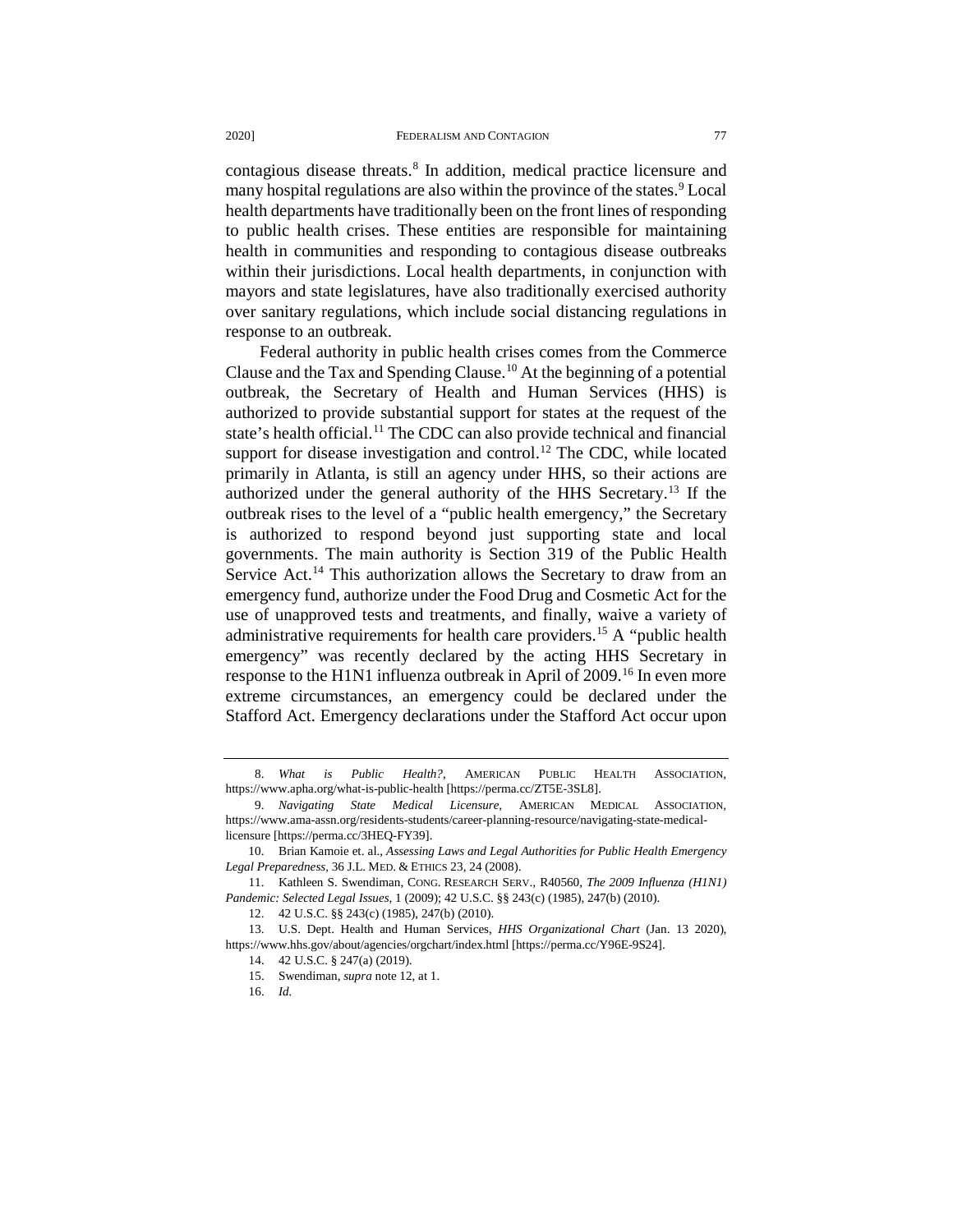the request of a state governor, when "the disaster is of such severity and magnitude that effective response is beyond the capabilities of the State and the affected local governments and that Federal assistance is necessary."[17](#page-3-0) Once an emergency has been declared, additional resources from the federal government are available to assist the state and local efforts.<sup>[18](#page-3-1)</sup> There is some debate over whether a pandemic would qualify as a "major disaster" under the Stafford Act because a "natural catastrophe["19](#page-3-2) is required. However, the George W. Bush administration appears to have considered flu pandemics eligible for major disaster assistance.[20](#page-3-3) Beyond grants and seldom interventions, the federal government has taken a hands-off approach to public health directives in states.

# III. NECESSARY REFORM OF LOCAL ORDINANCE PROCESS

This section argues for Congress to formally empower the CDC to influence local policy, and for the CDC to informally influence state and local governments more directly. Both preemptively and throughout a pandemic, local public health measures are essential to the containment and mitigation of an outbreak. Local ordinances and state laws have historically taken many forms to respond to this invisible threat. The variability in local responses has the potential to lead to a collective action problem, among others. One location may adopt draconian sanitary measures, and another proximate locality may use a rather relaxed approach. The resulting disorganization and increase in cases can exacerbate a pandemic and damage the government's overall public health credibility. Just as a rational actor might refrain from getting vaccinated if they know everyone else received the vaccine, a locality may refrain from imposing strict regulations if they know areas surrounding them have implemented them. A locality then would gain much of the benefits of disease containment, without incurring much of the costs.

This calls for a more centralized response involving the federal government in order to gain uniformity within local sanitary measures. While sanitary ordinances combating disease have been in use in the United States for hundreds of years, they gained particular prominence within localities during the Spanish flu outbreak of 1918, which killed

<sup>17.</sup> 42 U.S.C. § 5170(a) (2013).

<span id="page-3-3"></span><span id="page-3-2"></span><span id="page-3-1"></span><span id="page-3-0"></span><sup>18.</sup> *See* Kristen DiGirolamo, *Legal Preparedness for Pandemic Influenza: Is Virginia Ready*, 13 RICH. J. L. & PUB. INT. 385 (2010).

<sup>19.</sup> 42 U.S.C. §5122(2) (2018).

<sup>20.</sup> Swendiman, *supra* note 12, at 4.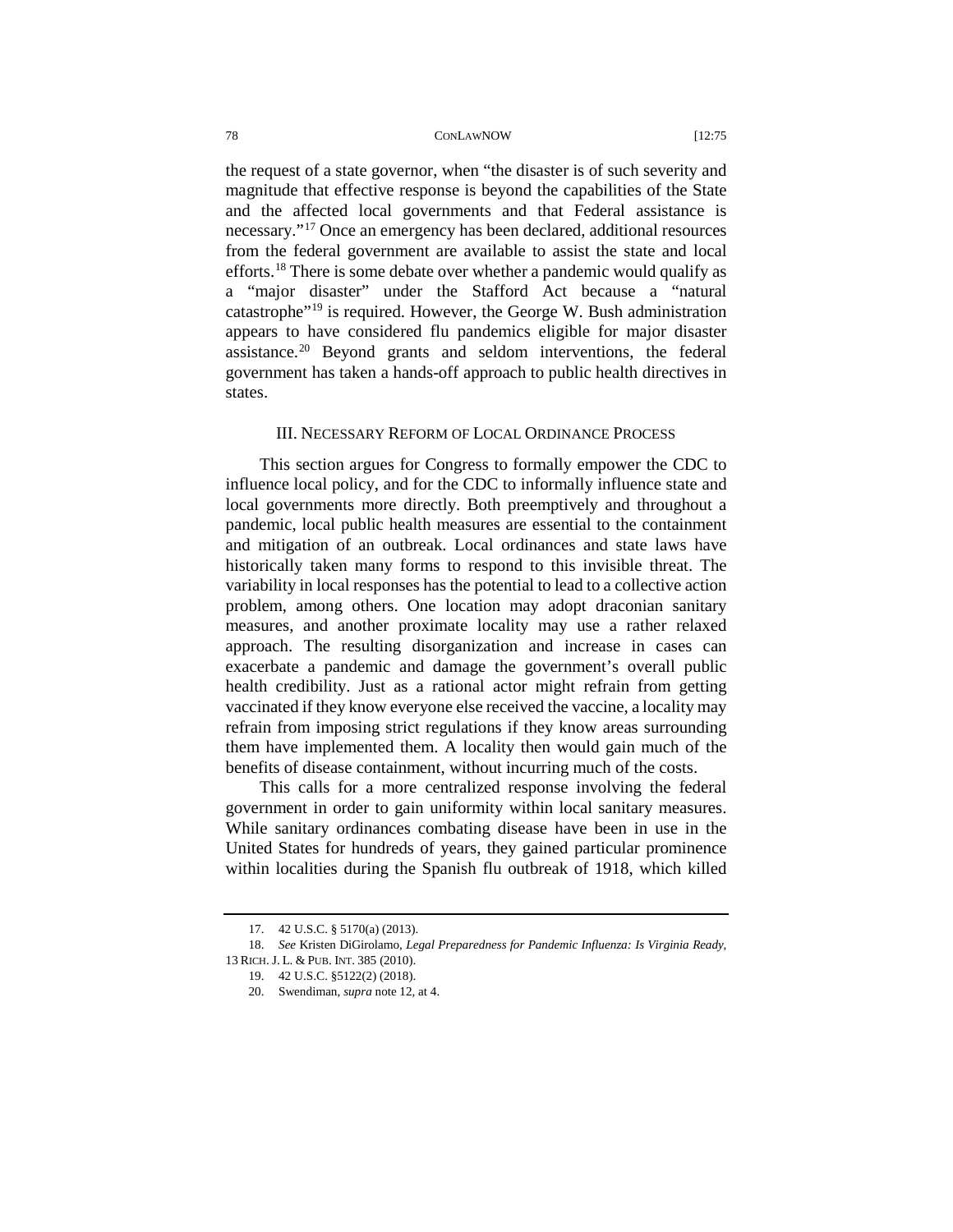more than an estimated 670,000 Americans.<sup>[21](#page-4-0)</sup> Types of non-medical sanitary ordinances generally fall into the following categories: travel controls, decreased social mixing, mandatory individual actions (such as mask-wearing), and civil confinement (stay at home orders or centralized quarantine). The purpose of these responses is to slow the rate of new infections by reducing social contacts and decreasing the likelihood of transmission. These ordinances most commonly focus on locations where large numbers of people gather, such as schools, theatres, and other public areas.

One problem with local-level decision making is that some localities inevitably choose to treat a public health crisis too casually. This nonchalance can be attributed to a variety of causes, such as area cultural differences or local political strife. The latter was the case in Philadelphia, widely considered the hardest-hit United States city during the 1918 epidemic. While cases of severe influenza began to rise in the city, the city refused to cancel a scheduled large parade. The mayor was instead distracted, embroiled in a conspiracy and murder scandal.<sup>[22](#page-4-1)</sup> The parade continued despite city officials' knowledge that such a gathering was inadvisable.[23](#page-4-2) The Liberty Loan parade hosted two hundred thousand celebrants in a patriotic event featuring boy scouts, soldiers, and sailors.<sup>[24](#page-4-3)</sup> Within a few days of the parade, "the number of cases of influenza exploded.["25](#page-4-4) This viral supercharging incident is eerily similar to an event that transpired in Wuhan, China, during the COVID-19 outbreak. On January 19, 2020, the City of Wuhan hosted the "Wanjia Banquet," where more than 40,000 families in the community participated in a potluck.<sup>[26](#page-4-5)</sup> Local officials had knowledge of an outbreak of an unknown disease in the city and nevertheless continued with the large gathering.<sup>[27](#page-4-6)</sup> Weeks later, Wuhan, was in the throes of an epidemic that tested the limits of the

<span id="page-4-0"></span><sup>21.</sup> *See* Donald R. Olson, et al., *Epidemiological evidence of an early wave of 1918 influenza pandemic in New York City*, 102 PROC. NATL. ACAD. SCI. 11059, 11063 (2005).

<span id="page-4-2"></span><span id="page-4-1"></span><sup>22.</sup> Christina Stetler, The 1918 Spanish Influenza, Three Months of Horror in Philadelphia, 84 PENNSYLVANIA HIST.: A J. OF MID-ATLANTIC STUD. 462, 467 (2017).

<sup>23.</sup> *Id.*

<sup>24.</sup> *Id.*

<sup>25.</sup> *Id.* at 468.

<span id="page-4-5"></span><span id="page-4-4"></span><span id="page-4-3"></span><sup>26.</sup> Phoenix Network, WEIBO (Jan. 20, 2020), https://m.weibo.cn/status/4462935805605012 [https://perma.cc/36JM-WM4R] ("On January 18, it was a traditional small year in southern China, and the Wanjia Banquet of Baitbuting Community in Wuhan, Hubei, was lively. More than 40,000 families in the community presented home-made dishes and ate a group of dinner."); Chris Buckley & Steven Meyers, *As New Coronavirus Spread, China's Old Habits Delayed Fight*, N.Y. TIMES (Feb. 7, 2020), https://www.nytimes.com/2020/02/01/world/asia/china-coronavirus.html [https:// perma.cc/DP7Y-M233].

<span id="page-4-6"></span><sup>27.</sup> Buckley, *supra* note 27.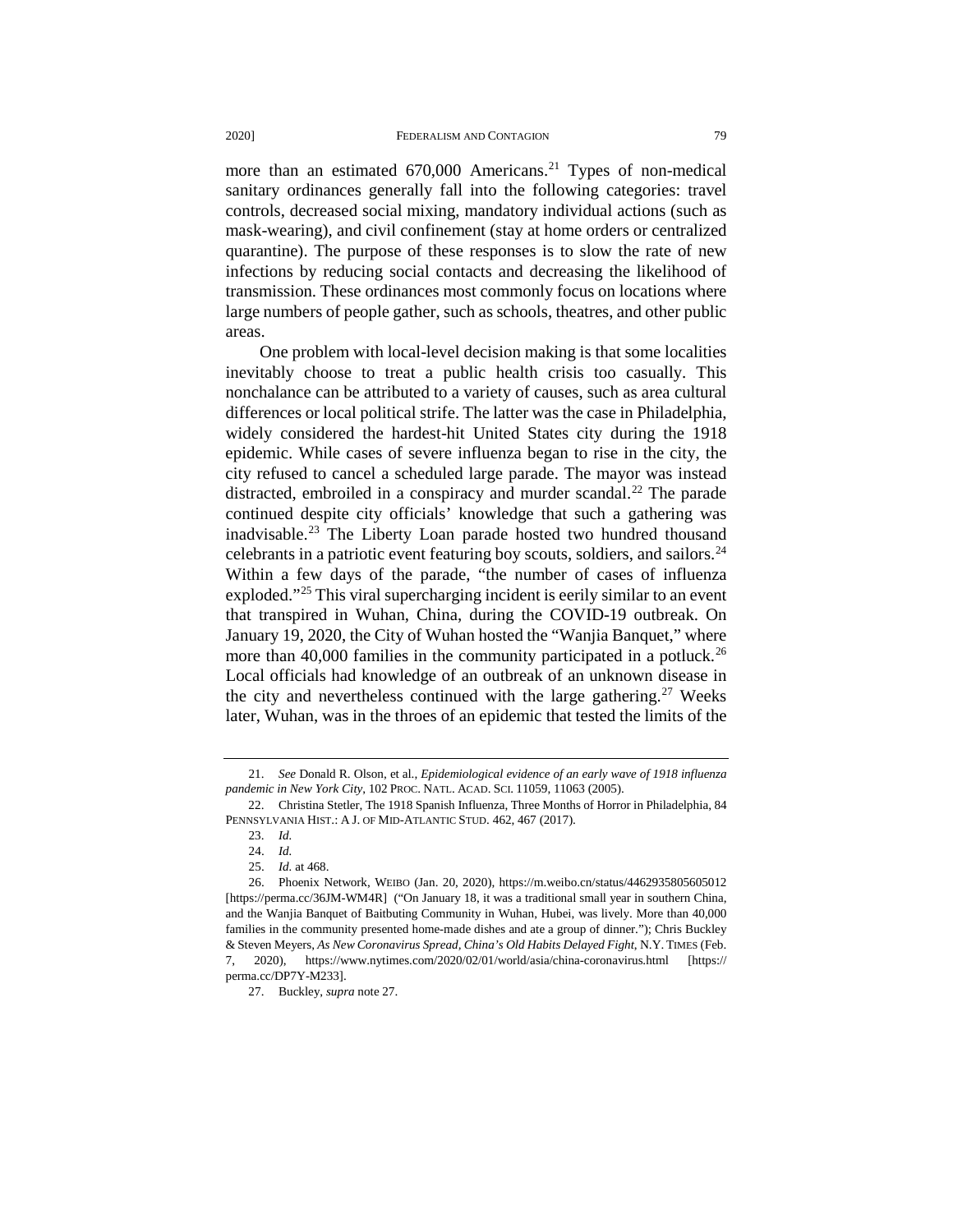available medical infrastructure, a harbinger for cities such as New York of what was to come. Large gatherings in the midst of an outbreak are unquestionably a very bad practice. While a failure to cancel large public gatherings can lead to local epidemics, they can also cause mass exportation of the pathogen as seen out of Hubei province in China during the COVID-19 outbreak, and at a minimum serve as a poor example other localities may emulate.

History also illustrates that local responses often include botched implementation and flawed measures. During the 1918 epidemic, the city of Minneapolis attempted to close movie theatres; ironically, however, when the impending regulations were announced, the downtown theatres became "packed . . . with patrons who took advantage of their last chance to see a performance."[28](#page-5-0) The city gave too large a window between when the regulations were announced and the date of implementation, causing their policy to initially encourage the behavior they sought to curtail. New Haven, Connecticut, against the recommendation from the federal health agency, thought it sufficient to show slides about health on movie screens instead of actually closing movie theaters.<sup>[29](#page-5-1)</sup> The slides warned patrons to avoid coughing or sneezing during the performance; otherwise, the state health authorities would shutter the theatre.<sup>[30](#page-5-2)</sup> Local health officials also tended to promulgate regulations that had little to no effect on disease transmission, or not even heed their own public health advice. The commissioner of the State Board of Health of Minnesota advocated the wearing of masks during the 1918 epidemic, but did not wear one himself stating, "I personally prefer to take my chances."[31](#page-5-3) Many cities also passed ordinances requiring proper ventilation of streetcars and theatres, giving commuters and patrons a false sense of security.<sup>[32](#page-5-4)</sup> In other areas, cutting holes in your masks to smoke cigars and cigarettes was also a common act of civil disobedience.<sup>[33](#page-5-5)</sup> Maladapted local public health actions are not a relic of the early  $20<sup>th</sup>$  century, either. A recent study found that if the State of Indiana had acted earlier on the CDC's

<span id="page-5-0"></span><sup>28.</sup> Miles Ott, et al., *Lessons Learned from the 1918-1919 Influenza Pandemic in Minneapolis and St. Paul, Minnesota*, 122 PUBLIC HEALTH REP. 803, 805 (2007).

<span id="page-5-2"></span><span id="page-5-1"></span><sup>29.</sup> Julia F. Irwin, *An Epidemic without Enmity: Explaining the Missing Ethnic Tensions in New Haven's 1918 Influenza Epidemic*, 36 URBAN HIST. REV. 5, 7 (2008).

<sup>30.</sup> *Id.*

<sup>31.</sup> Ott, *supra* note 29, at 806 (2007).

<sup>32.</sup> Irwin, *supra* note 30, at 7; Ott, *supra* note 29, at 806.

<span id="page-5-5"></span><span id="page-5-4"></span><span id="page-5-3"></span><sup>33.</sup> Richard H. Peterson, *The Spanish Influenza Epidemic in San Diego, 1918-1919*, 71 SOUTHERN CALIFORNIA Q. 89, 98 (1989).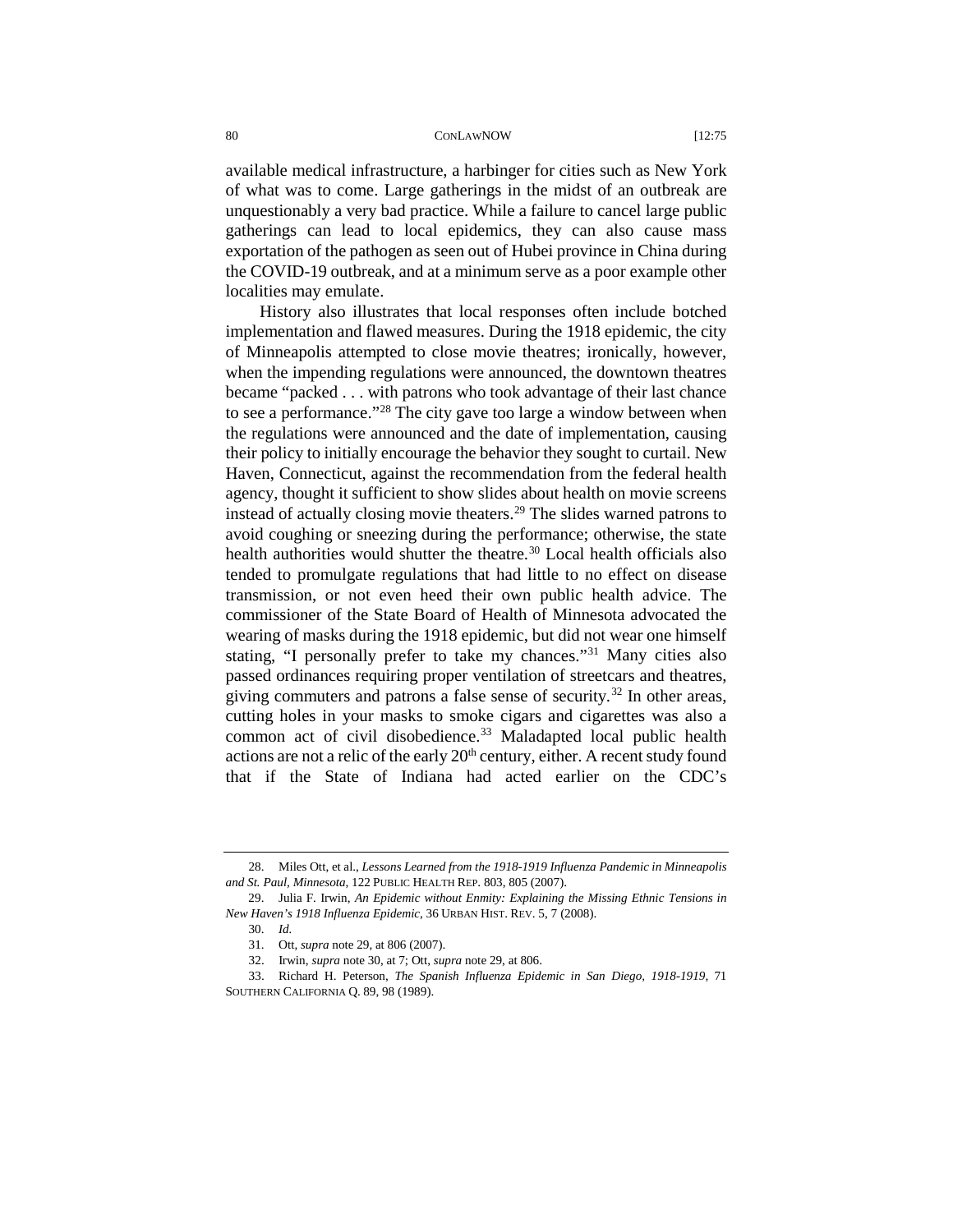recommendation, an HIV epidemic from 2011–2015 caused by intravenous drug use would have been cut by 90 percent.<sup>[34](#page-6-0)</sup>

What are the causes of these flawed local decisions? In many cases, it seems local officials do not understand the methods of disease transmission and the delayed impacts of social distancing measures.[35](#page-6-1) In some cases, it is probably appropriate to blame political expediency. Local officials' decisions to close schools, cancel public gatherings, and substantially alter the private lives of their citizens can be unpopular, especially for extended periods of time. This is evidenced by citizen's willful flouting of regulations and casual dismissal of their purposes, such as packing a theatre the day before it is scheduled to shut down.<sup>[36](#page-6-2)</sup> These same political incentives also encourage local officials to hide or dismiss an outbreak until the evidence is overwhelming.

History also points to numerous examples of localities scapegoating minority groups in the midst of an outbreak. In the 1300s, some blamed the bubonic plague on the Jewish community, while in the 1800s, typhoid was pinned on the Irish, and even today, the 2009 H1N1 flu was associated with Mexican Americans.<sup>[37](#page-6-3)</sup> A local response to a pandemic allows for opportunities to discriminate against these individuals falsely seen as originators or harbors of the disease. One prominent example occurred in San Francisco's Chinatown. During the late 1800s, the Chinese section of San Francisco was subject to constant ridicule as a harbor for disease, with little supporting evidence.<sup>[38](#page-6-4)</sup> In 1900, the City of San Francisco, in a long line of discriminatory actions against Chinese Americans, instituted a mandatory vaccination program for only Chinese residents of Chinatown. The vaccination program was eventually found to have been implemented

<span id="page-6-0"></span><sup>34.</sup> Miles Parks, *Pence's New Coronavirus Role Raises Questions About His Public Health Record*, NPR (Feb. 27, 2020), https://www.npr.org/2020/02/27/809930094/pences-new-coronavirusrole-raises-questions-about-his-public-health-record [https://perma.cc/6FHX-NNPP].

<span id="page-6-1"></span><sup>35.</sup> *See generally* Min W. Fong et. al., *Nonpharmaceutical Measures for Pandemic Influenza in Nonhealthcare Settings – Social Distancing Measures*, 26 J. EMERGING INFECTIONS DISEASES 976 (May 2020) https://wwwnc.cdc.gov/eid/article/26/5/19-0995\_article [https://perma.cc/B2BR-WB7D].

<sup>36.</sup> Stetler, *supra* note 23, at 467.

<span id="page-6-3"></span><span id="page-6-2"></span><sup>37.</sup> Marian Liu, *The coronavirus and the long history of using diseases to justify xenophobia*, THE WASHINGTON POST, Feb. 14, 2020 https://www.washingtonpost.com/ nation/2020/02/14/coronavirus-long-history-blaming-the-other-public-health-crises/ [https://perma.cc/E2GA-ABHY].

<span id="page-6-4"></span><sup>38.</sup> Charles McClain, *Of Medicine, Race and American Law: The Bubonic Plague Outbreak of 1900*, 13 L. & SOC'Y INQUIRY 447, 463 (1988) (San Francisco officials consistently referred to this area with contemptuous language, and a panel of city supervisors in 1885 even stated, "All great cities have their slums and localities where filth, disease, crime and misery abound," in reference to Chinatown.)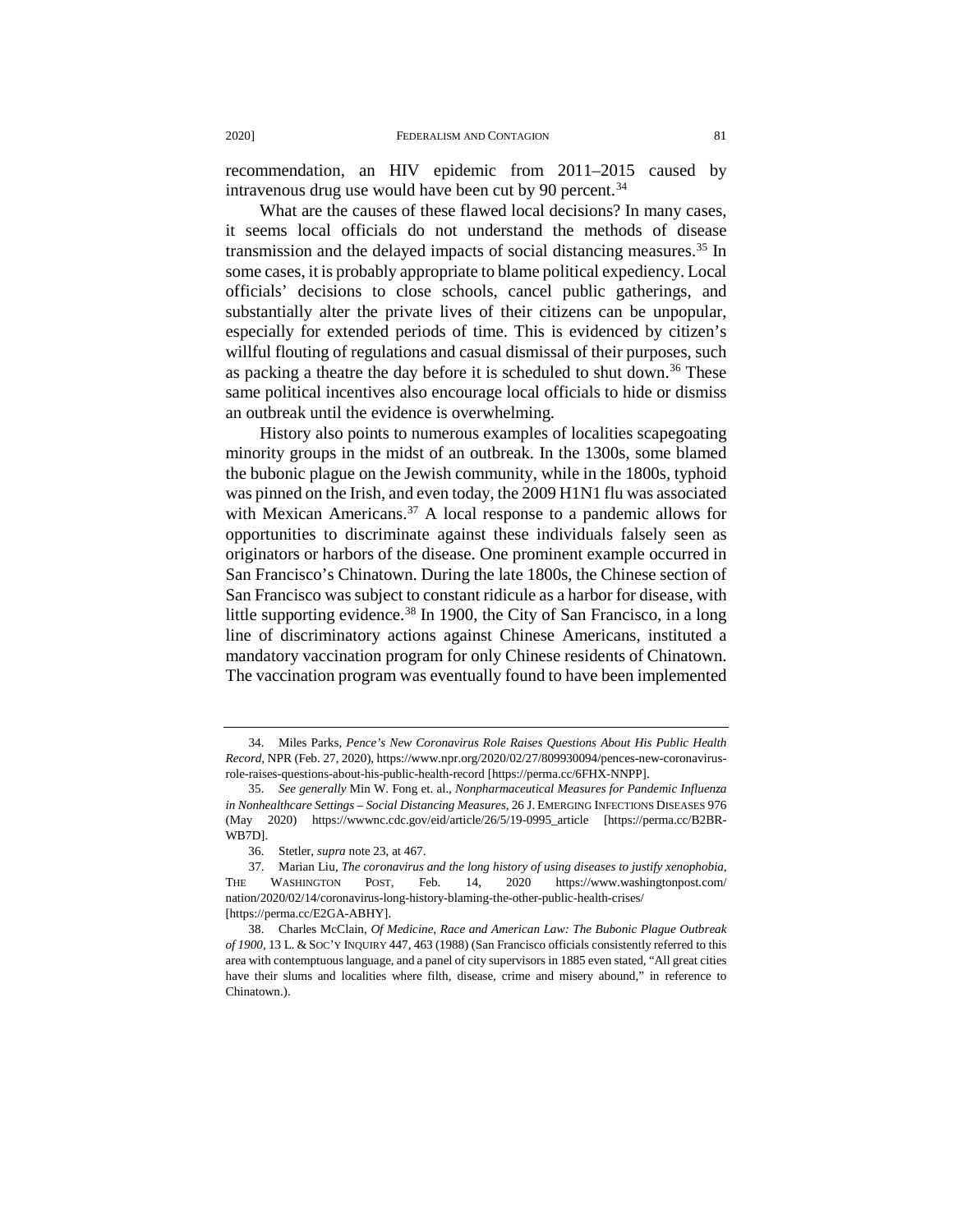on flimsy evidence of an outbreak of the plague.<sup>[39](#page-7-0)</sup> While the actions were eventually struck down as a violation of the Equal Protection Clause,  $40$ this situation highlights the potential for regulations promulgated by local officials to reflect an area's discriminatory biases.

A difficult lesson from history may be that local responses, clouded by political and immediate social considerations, are not necessarily the best arbiter during public health crises. While the CDC has traditionally acted in an advisory role to state and local governments, the agency is in the best position to promulgate locality-specific sanitary regulations in response to a pandemic. The CDC is divorced from any local political influences, and is well equipped with expert knowledge that local institutions lack. This is reflected in the CDC's employee makeup, which consists of mostly scientists and public health experts.<sup>[41](#page-7-2)</sup> The current statutory structure instead encourages states to develop their own pandemic response plans, to which the Secretary can then award small grants during a public health emergency.<sup>[42](#page-7-3)</sup> To maximize influence, the CDC must cultivate relationships with state and local health departments. Those state and local officials then should (but are not required) to effectuate the policy the CDC prescribes. The CDC has previously taken a hands-off approach when dealing with localities. For example, in 1985, during the HIV epidemic, the CDC recommended contact tracing and regulation of houses of prostitution to local health departments but ultimately left those decisions to be made by localities. $43$  What were the consequences of that hands-off policy? The American approach resulted in a six times higher HIV infection rate compared to other less wealthy neighbors' more organized responses.<sup>[44](#page-7-5)</sup> Instead of issuing broad recommendations, the CDC should exercise greater authority by promulgating region or locality-specific directives.

In order for the CDC to gain much-needed influence over local policy, Congress should pass formal legislation greatly expanding the

<sup>39.</sup> *Id.*

<sup>40.</sup> Wong Wai v. Williamson, 103 F. 1, 10 (C.C.N.D. Cal. 1900).

<span id="page-7-2"></span><span id="page-7-1"></span><span id="page-7-0"></span><sup>41.</sup> Denver Nicks, *The CDC Has Less Power Than You Think and Likes it That Way*, TIME (Oct. 17, 2014) https://time.com/3516827/cdc-constitution-quarantine/ [https://perma.cc/CKG5- 3UJ7].

<span id="page-7-3"></span><sup>42.</sup> *See* Pandemic and All-Hazards Preparedness Act, Pub L. No. 109-417, § 201, 120 Stat. 2831, 2837–45 (2006).

<span id="page-7-4"></span><sup>43.</sup> Verla S. Neslund, Gene W. Matthews & James W. Curran, *The role of the CDC in the development of AIDS recommendations and guidelines*, 15 L. MED. & HEALTH CARE 73, 77 (1987).

<span id="page-7-5"></span><sup>44.</sup> Donald G. McNeil Jr., *To Take On the Coronavirus, Go Medieval on It*, N.Y. TIMES (Feb. 28, 2020) https://www.nytimes.com/2020/02/28/sunday-review/coronavirus-quarantine.html [https://perma.cc/W8YH-EDRP].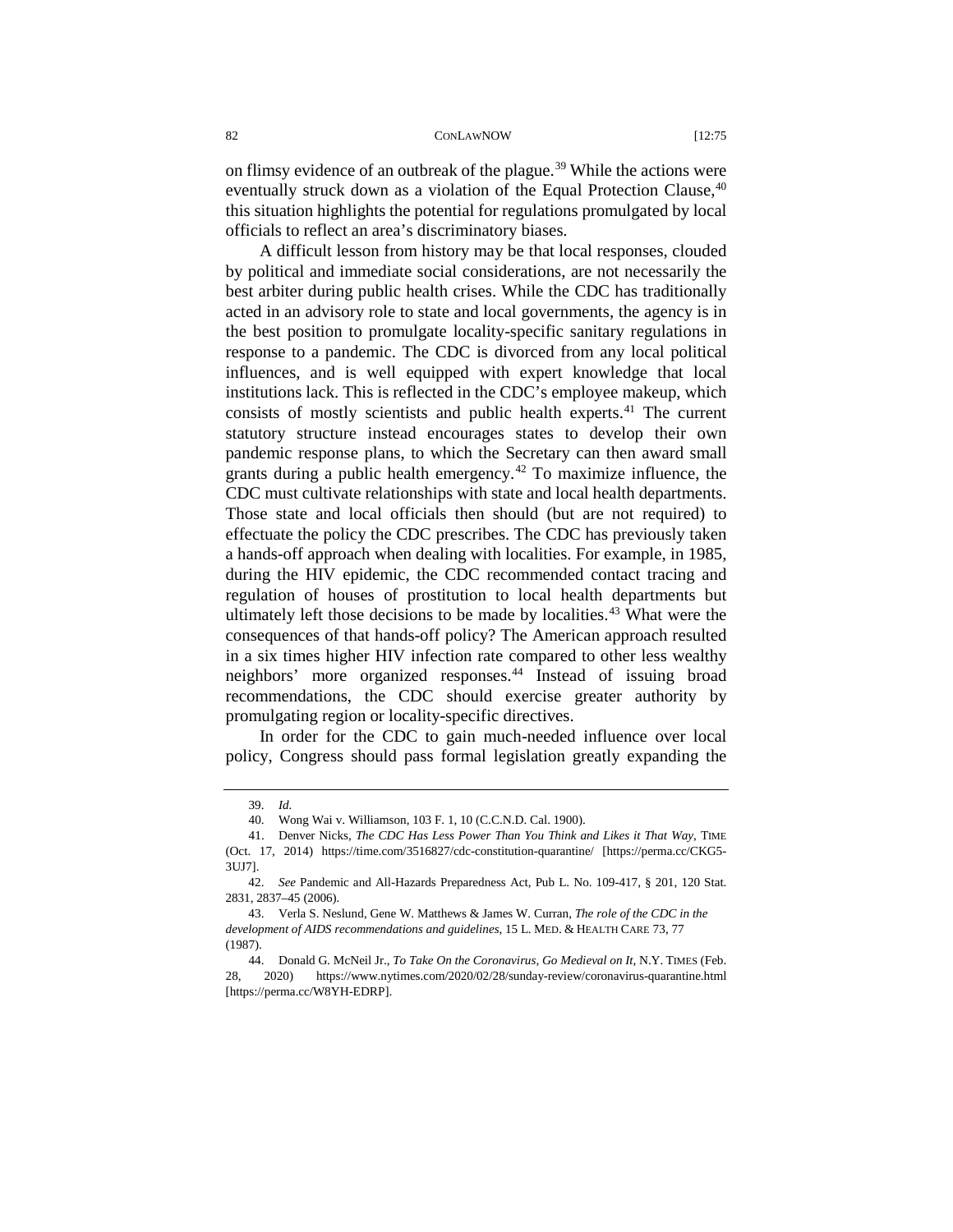CDC's grantmaking programs. In a public health emergency, the CDC should be statutorily empowered to award large grants to localities, on a precondition they adopt the CDC's local recommendations on sanitary measures. Not only would potentially apprehensive localities acquiesce to the recommendations, but they would have significantly more resources to respond. Localities would have great latitude with the grants. For example, upon acceptance of a CDC recommendation to close area schools, the grant funds could be awarded to parents who have to stay home for childcare to supplement their lost income. Grants could also be awarded to businesses who are recommended to close, but stand to lose significant revenue as a result.

The CDC also should exercise its informal (reputational) authority to influence state and local officials more aggressively. The CDC should issue locality-based directives in real-time, in response to a pandemic. The CDC is a highly respected government agency, and the opinion of its scientists and public health professionals is valued by the American public. Therefore, a CDC recommendation to close or re-open a specific area's schools, businesses, or public spaces is likely to significantly influence local decision-makers. This recommendation also serves a dual purpose of lessening any potential blowback local decision-makers may receive. This further enables them to enact potentially unpopular social distancing measures, which are often critical in the control of a spreading disease. A more aggressive CDC on informal recommendations would result in better decision making on a local level in response to a pandemic.

# IV. PUBLIC HEALTH CONFINEMENT: TIME TO EXPAND THE CDC'S **AUTHORITY**

### *A. Jurisprudence of Quarantine and Inconsistent Application*

Another important tool in the fight against a pandemic is the use of quarantines and other types of isolations, decisions over which go to the heart of traditional police power, delegated to the states. Public health confinements have been exercised since the beginning of United States history, as infectious disease was a constant threat to public order in colonial America.[45](#page-8-0) The authority over quarantine and isolation represents more power than is obvious during that time. For example, someone suspected of smallpox would be isolated in a pest house, which was more

<span id="page-8-0"></span><sup>45.</sup> Ed. Richards, *The Coronavirus and the Constitution*, THE VOLOKH CONSPIRACY (Feb. 10, 2020), https://reason.com/2020/02/10/the-coronavirus-and-the-constitution/ [https://perma.cc/5V3H-86EC].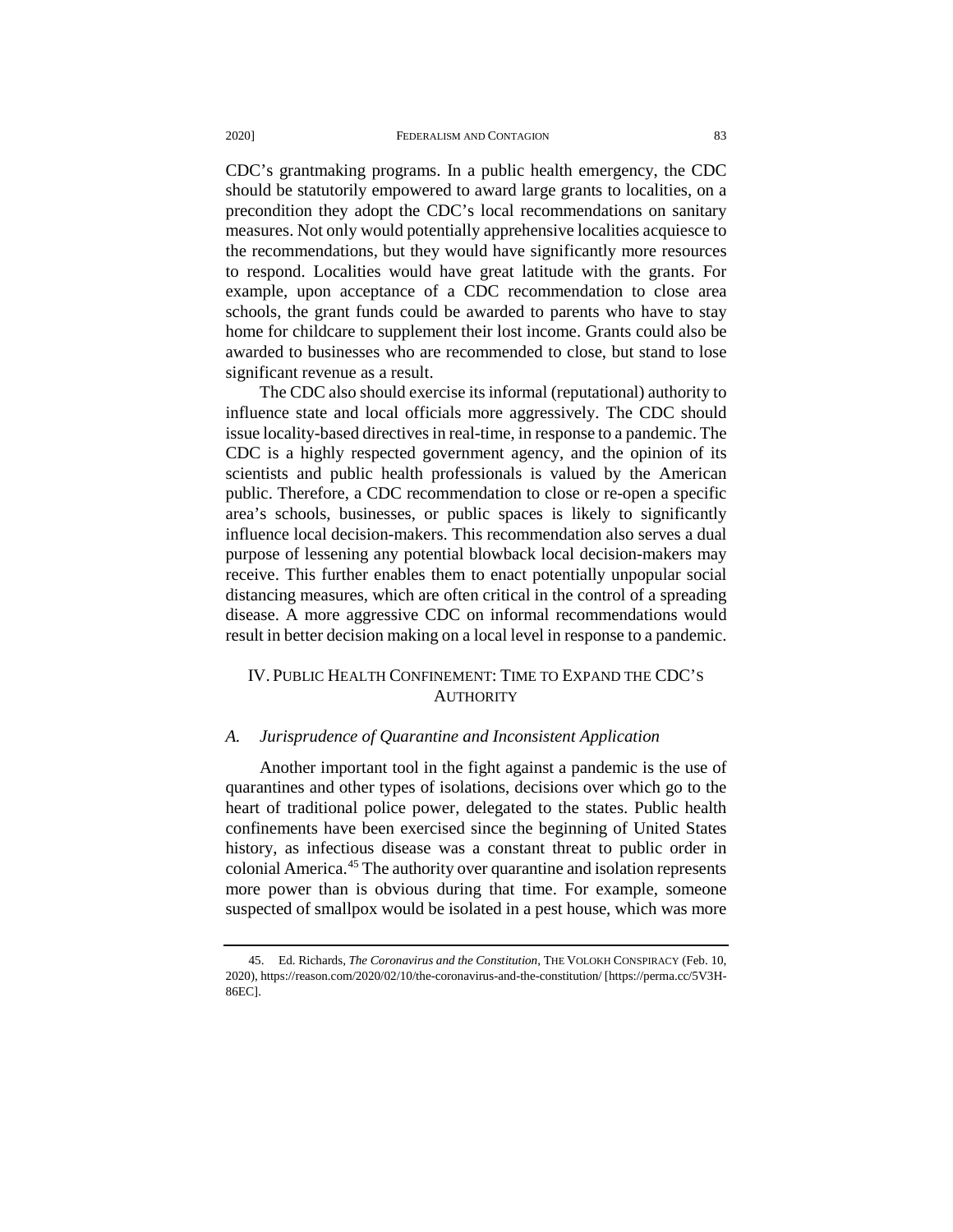often than not a death sentence.[46](#page-9-0) Soon after the Constitution's ratification, each state subsequently passed its own quarantine laws.<sup>[47](#page-9-1)</sup> In the landmark early Commerce Clause case *Gibbons v. Ogden*, Chief Justice Marshall noted a state's plenary power over "everything within the territory of a State, not surrendered to the general government," including "quarantine laws."[48](#page-9-2)

*Compagnie Francaise de Navigation a Vapeur v. Louisiana State Board of Health* demonstrated the Supreme Court's deference to state authorities in matters related to public health, including quarantines.<sup>[49](#page-9-3)</sup> In 1898, a ship had recently docked in New Orleans with many hundreds of passengers. Although there was no evidence of infected passengers, they were not allowed to disembark upon arrival.<sup>[50](#page-9-4)</sup> The Supreme Court determined the State Board of Health did have the authority in this instance to prohibit entrance from anyone who may "increase the prevalence of disease."[51](#page-9-5) This case remains a touchstone for quarantine law today and was recently cited in a case arising out of the 2014 African Ebola epidemic.[52](#page-9-6) In an earlier Supreme Court case, *Smith v. Turner,* some Justices tacitly endorsed a state-implemented border closure, if it was a direct public health measure.<sup>53</sup> However, the case's precedential value is questionable, given the lack of a majority opinion. At issue in this case, however, was not a state border closure, but a head-tax imposed by states on individuals landing at their ports to fund public health duties related to quarantines. This tax was challenged as an impermissible regulation on interstate commerce.<sup>[54](#page-9-8)</sup> New York argued that this tax was analogous to a state border closure previously allowed during epidemics, citing Governor Mifflin of Pennsylvania's actions in closing the border in 1798. The advocate on behalf of the State of New York used colorful language to describe the situation.

The rising hopes of the metropolis began to fade . . . But the leading spirits of that day were unwilling to give up the city without a final desperate effort. The havoc in the summer of 1798 is represented as terrific. The whole country was roused. A *cordon sanitaire* was thrown

<sup>46.</sup> *Id.*

<span id="page-9-6"></span><span id="page-9-5"></span><span id="page-9-4"></span><span id="page-9-3"></span><span id="page-9-2"></span><span id="page-9-1"></span><span id="page-9-0"></span><sup>47.</sup> Edward P. Richards, *The Jurisprudence of Prevention: The Right of Societal Self-Defense against Dangerous Individuals*, 16 HASTINGS CONST. L. Q. 329, 333 n.18 (1989).

<sup>48.</sup> 22 U.S. (9 Wheat.) 186, 203 (1824).

<sup>49.</sup> 186 U.S. 380 (1902).

<sup>50.</sup> *Id.* at 382.

<sup>51.</sup> *Id.* at 385.

<sup>52.</sup> Hickox v. Christie, 205 F. Supp. 3d 579, 591 (D.N.J. 2016).

<span id="page-9-7"></span><sup>53.</sup> *See* 48 U.S. 283, 340-41 (1849).

<span id="page-9-8"></span><sup>54</sup>*. See id.*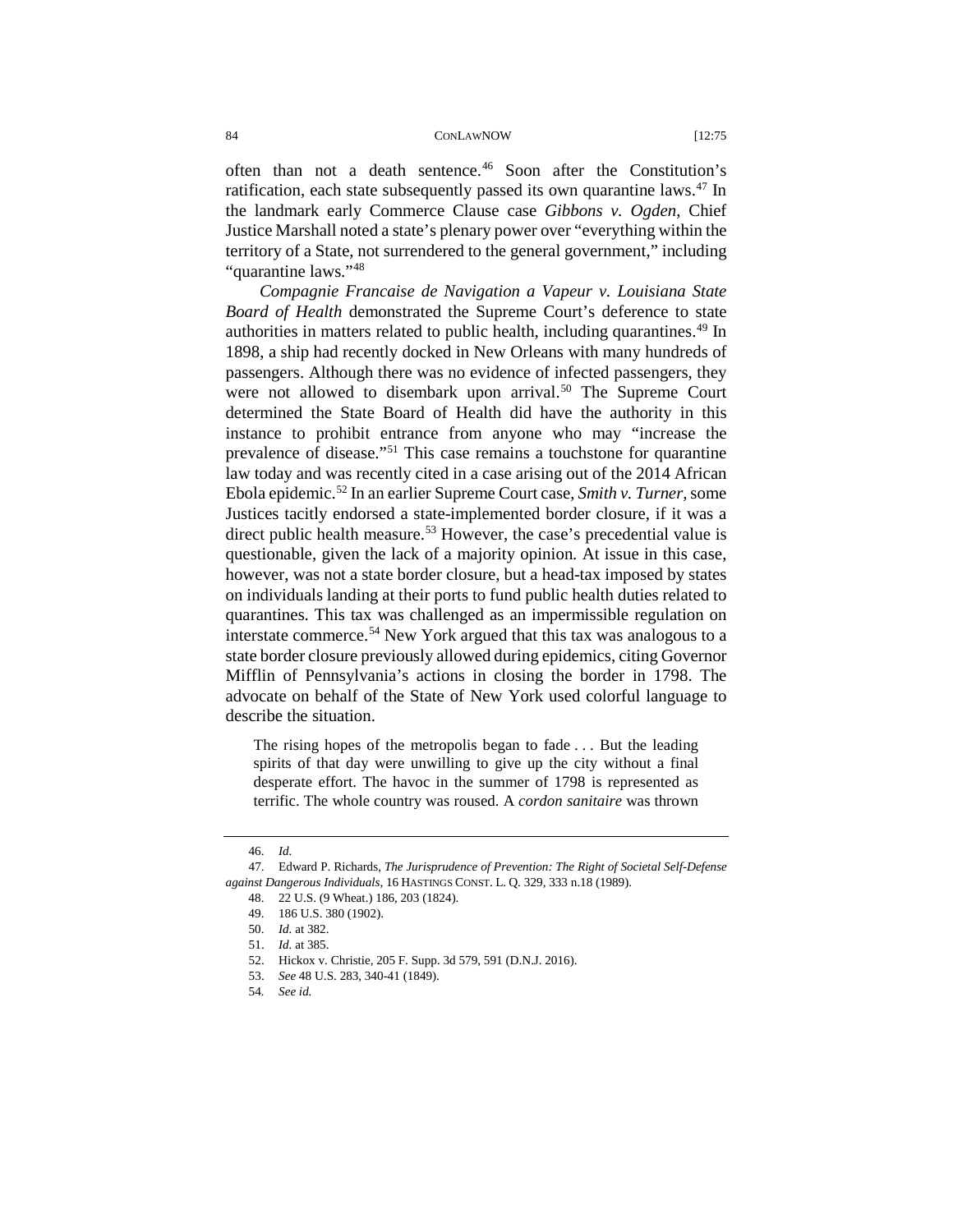around the city. Governor Mifflin of Pennsylvania proclaimed a non-intercourse between New York and Philadelphia.<sup>[55](#page-10-0)</sup>

While the Court struck down the New York-imposed head tax per passenger<sup>56</sup>, Senior Justice McLean indicated he might rule otherwise, if the action more closely resembled a public health measure. McLean wrote, "In giving the commercial power to Congress the States did not part with that power of self-preservation which must be inherent in every organized community. They may guard against the introduction of any thing which may  $\ldots$  endanger the health  $\ldots$  of their citizens."<sup>[57](#page-10-2)</sup> Thus, McLean viewed a state's power to exclude potentially infectious individuals inherent in a state's police power, and not an impermissible impediment of interstate commerce.

As previously mentioned, the power to quarantine and isolate has often been viewed as entirely subsumed in a state's police power. However, this power has been used by localities in ways that endanger civil liberties and do not further public health. For example, from the 1870s through 1910, governments in the South implemented what were known as "shotgun quarantines."<sup>[58](#page-10-3)</sup> These quarantines purported to defend areas against the scourge of yellow fever. Quarantines, however, did little to stop the spread because mosquitoes are the viral vector. To enforce these town-by-town quarantines, local governments posted armed individuals (hence the shotgun title) to prevent entry from places in which yellow fever was believed to be present.<sup>[59](#page-10-4)</sup> Decisions on the imposition of local quarantines were usually made arbitrarily by ill-informed local politicians and often at a moment's notice when a case of yellow fever appeared elsewhere.<sup>[60](#page-10-5)</sup> During this time period, states even lobbied the federal government to step in and rein in the destructive use of these quarantines.<sup>[61](#page-10-6)</sup> Predictably, these quarantines devastated commerce by halting the movement of trains and people exacting a significant human cost.[62](#page-10-7) They pitted town against town and halted the movement of commerce. Even today, during the COVID-19 outbreak, there is an example of these shotgun (lite) style quarantines. Dare County in North

<sup>55.</sup> *See id* at syllabus.

<sup>56.</sup> *Id.* at 572.

<sup>57.</sup> *Id.* at 400.

<span id="page-10-7"></span><span id="page-10-6"></span><span id="page-10-5"></span><span id="page-10-4"></span><span id="page-10-3"></span><span id="page-10-2"></span><span id="page-10-1"></span><span id="page-10-0"></span><sup>58.</sup> Polly J. Price, *Epidemics, Outsiders, and Local Protection: Federalism Theatre in the Era of Shotgun Quarantine* 19 J. Const. L. 369, 371 (2016).

<sup>59.</sup> *Id.*

<sup>60.</sup> *Id.* at 377.

<sup>61.</sup> *Id.* at 382.

<sup>62.</sup> *Id.* at 371.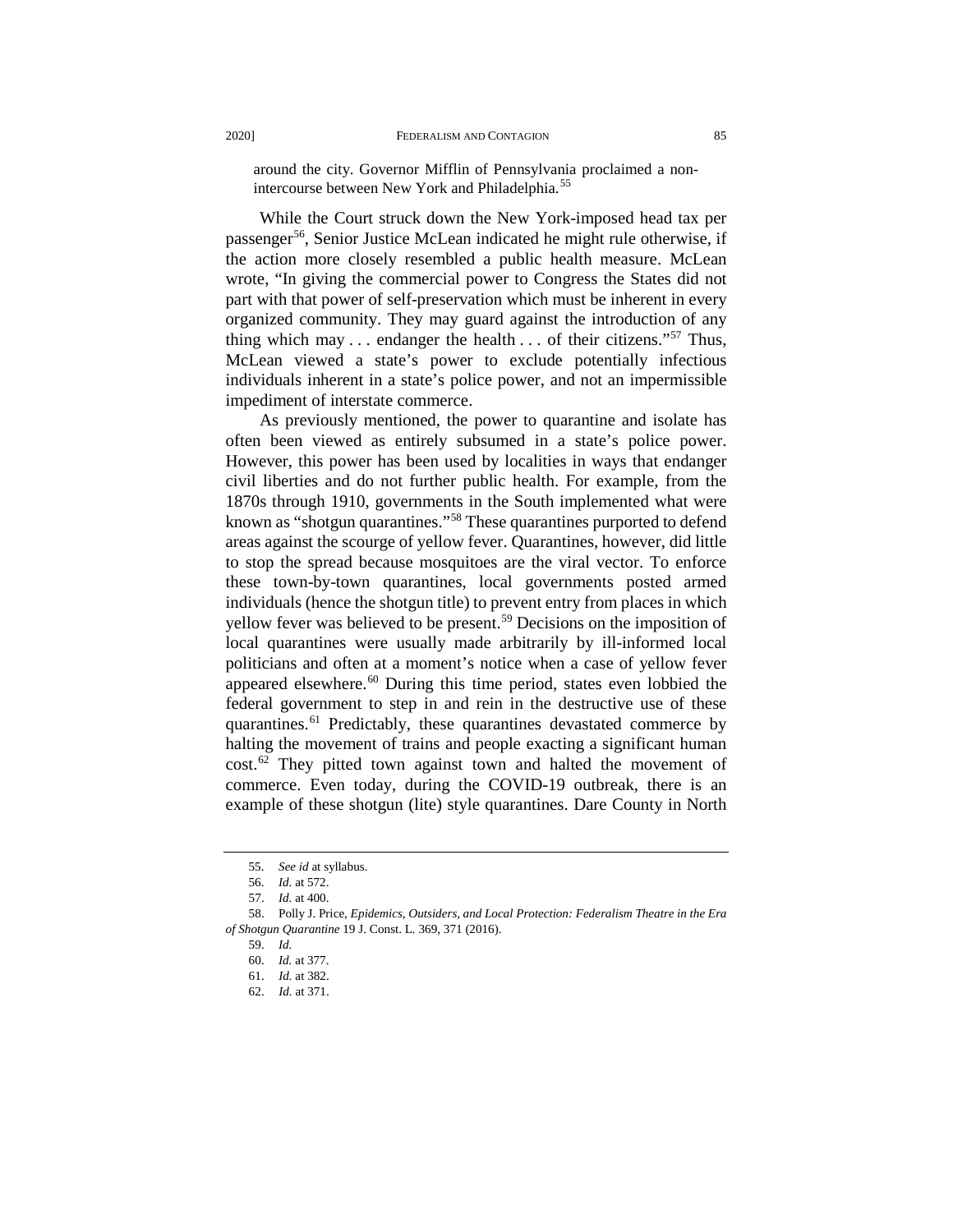Carolina recently decided to restrict access to the county.<sup>[63](#page-11-0)</sup> The county established checkpoints at all entry points in order to prevent the introduction of COVID-19 in the county. If more local governments decide to enact similar measures, this patchwork of laws would hinder economic activity, and work against an effective national pandemic response.

### *B. Current Authorities*

The federal government has played a role in quarantine and isolation since the beginning of United States history. The first federal quarantine act was signed in 1796 in response to a yellow fever epidemic.<sup>[64](#page-11-1)</sup> This law only permitted assistance to localities with quarantines upon request, and did not allow unilateral imposition by the federal government.<sup>[65](#page-11-2)</sup> Subsequent outbreaks of cholera from arriving passenger ships resulted in the federal government gaining more authority over quarantine.<sup>[66](#page-11-3)</sup> In 1893, Congress passed a law that clarified the role of the federal government, and gradually international border quarantine stations were turned over to the federal government.<sup>[67](#page-11-4)</sup> Finally, in 1944, Congress clearly established the federal government's authority for quarantine at the international border level.<sup>68</sup> Pursuant to Section 361 of the Public Health Service Act, the Surgeon General is authorized to take measures to prevent the entry of communicable diseases into the United States,<sup>[69](#page-11-6)</sup> the authority over which is delegated to the CDC.<sup>[70](#page-11-7)</sup> The CDC is authorized to detain, medically examine, and release individuals arriving into the United States

<span id="page-11-0"></span><sup>63.</sup> *COVID-19 Bulletin #2*, DARE COUNTY EMERGENCY MANAGEMENT JOINT INFORMATION CENTER (Mar. 17, 2020) https://www.darenc.com/Home/Components/News/News/5970/17 [https://perma.cc/Y3PB-U3VH].

<span id="page-11-1"></span><sup>64.</sup> Christopher Ogolla, *Non-Criminal Habeas Corpus for Quarantine and Isolation Detainees: Serving the Private Right or Violating Public Policy*, 14 DEPAUL J. HEALTH CARE L. 135, 154 (2011).

<span id="page-11-2"></span><sup>65.</sup> Arjun K. Jaikumar, *Red Flags in Federal Quarantine: The Questionable Constitutionality of Federal Quarantine after NFIB v. Sebelius*, 114 COLUM. L. REV. 677, 686 (2014).

<span id="page-11-4"></span><span id="page-11-3"></span><sup>66.</sup> *History of Quarantine*, CENTERS FOR DISEASE CONTROL (Jan. 10, 2012) https://www.cdc.gov/quarantine/historyquarantine.html [https://perma.cc/84MW-FNB6].

<sup>67.</sup> *Id.*

<span id="page-11-5"></span><sup>68.</sup> Joseph P. Topinka, Yaw, Pitch and Roll: Quarantine and Isolation at United States Airports, 30 J.L.

<span id="page-11-7"></span><span id="page-11-6"></span>Med. 51, 58 (2009).

<sup>69.</sup> 42 U.S.C § 264(a) (2002).

<sup>70.</sup> 42 C.F.R. § 70 (2000).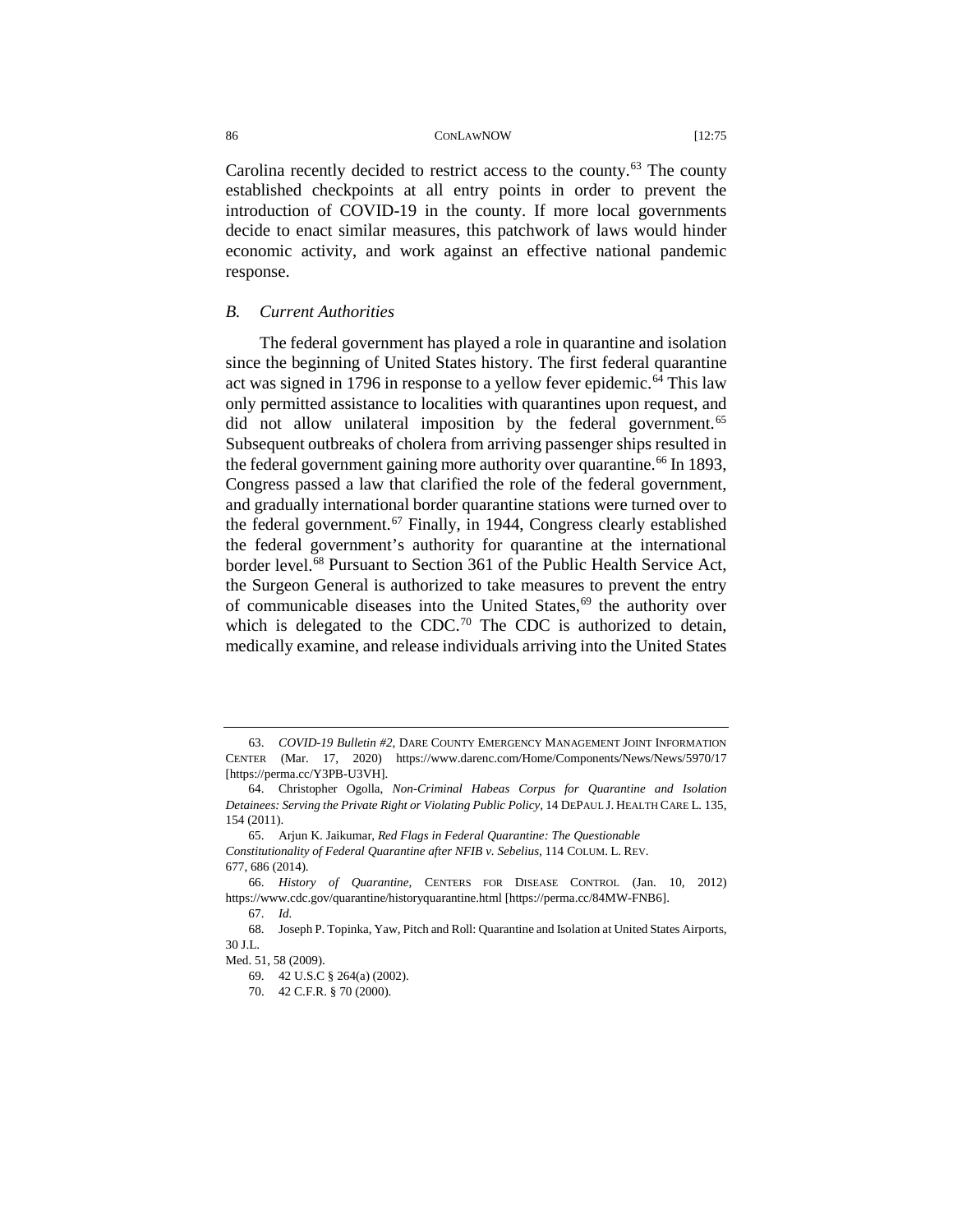who are suspected of carrying certain types of communicable disease,<sup>[71](#page-12-0)</sup> which are outlined in executive orders.<sup>72</sup> The CDC maintains quarantine stations at ports of entry and land-border crossings throughout the United States.<sup>73</sup>

While the federal government has vast quarantine powers at the borders, the policy and implementation beyond the port of entry is left to local and state health departments. The current view in regard to intrastate quarantine authority is that the federal government may not interfere with a state's choice unless the state asks for assistance, or until the epidemic crosses state lines.[74](#page-12-3) While Congress intensely debated taking full control over local quarantine law in 1898 and 1906, they chose not to act.<sup>[75](#page-12-4)</sup> Congress instead passed the "Interstate Quarantine Law," which gave the federal government some interstate quarantine authority, but did not explicitly authorize the preemption of local quarantines and was never enforced.<sup>[76](#page-12-5)</sup> Today, states exercise the right to quarantine and isolate individuals in response to their own laws and policy under their police powers.[77](#page-12-6) The CDC elaborates on its authority as follows:

In general, CDC defers to the state and local health authorities in their primary use of their own separate quarantine powers. Based upon long experience and collaborative working relationships with our state and local partners, CDC continues to anticipate the need to use this federal authority to quarantine an exposed person only in rare situations, such as events at ports of entry or in similar time sensitive settings.<sup>[78](#page-12-7)</sup>

Regarding interstate quarantine and isolation authority, the CDC is authorized under 42 C.F.R. 70 to detain, isolate, and quarantine individuals for the purpose of preventing the interstate spread of communicable diseases. Similar to ports of entry quarantines, the CDC has rarely, if ever, moved to exercise their interstate isolation and quarantine authority, leaving the extent of this power untested. However, the CDC stipulates they reserve the right to use this provision within the United States, "where measures taken by [local] authorities are inadequate

<span id="page-12-0"></span><sup>71.</sup> *Isolation and Quarantine*, CENTERS FOR DISEASE CONTROL (Feb. 24, 2020), https://www.cdc.gov/quarantine/aboutlawsregulationsquarantineisolation.html [https://perma.cc/52HF-3FJU].

<sup>72.</sup> Exec. Order No. 13,295, 3 C.F.R. § 13295 (2003).

<span id="page-12-7"></span><span id="page-12-6"></span><span id="page-12-5"></span><span id="page-12-4"></span><span id="page-12-3"></span><span id="page-12-2"></span><span id="page-12-1"></span><sup>73.</sup> *A Comprehensive Quarantine System*, CENTERS FOR DISEASE CONTROL (Sept. 29, 2017), https://www.cdc.gov/quarantine/quarantinestations.html [https://perma.cc/D3QJ-ZDXC].

<sup>74.</sup> Price, *supra* note 59, at 369.

<sup>75.</sup> *Id.* at 398.

<sup>76.</sup> *Id.* at 405.

<sup>77.</sup> Swendiman, *supra* note 12, at 7.

<sup>78.</sup> Swendiman, *supra* note 12, at 7–8.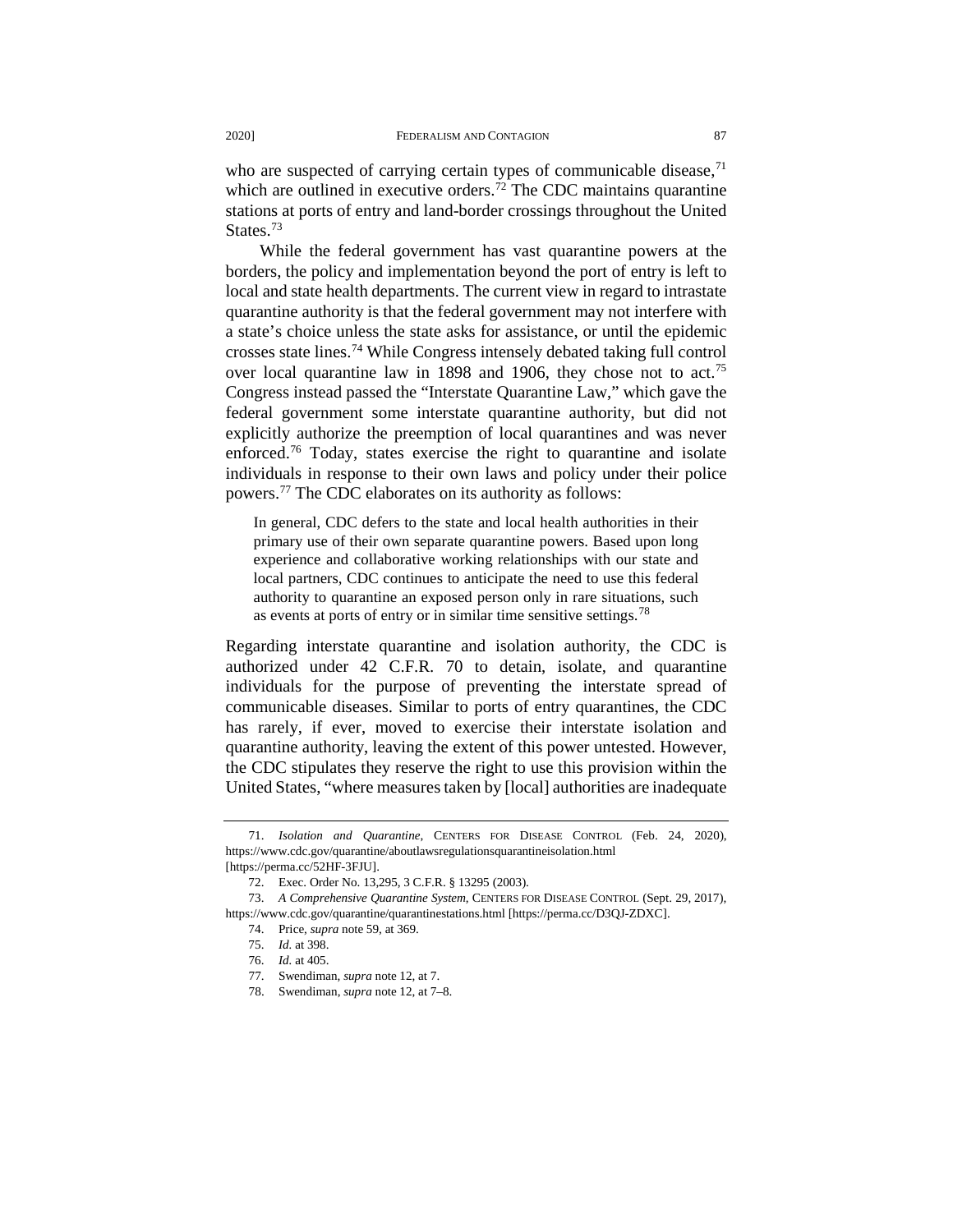to prevent communicable disease spread."[79](#page-13-0) This statement comes without the teeth of likely federal enforcement, as the CDC has very few ground personnel. There are over 2,684 state and local health departments who are tasked with the monitoring and management of their own jurisdictions.<sup>[80](#page-13-1)</sup>

# *C. Resolving the CDC's Quarantine Power*

The CDC's power over quarantines within the United States is ambiguous and has rarely been tested. At the same time, the agency, with its vast institutional knowledge, is in the best position to dictate national quarantine action in the face of a pandemic. Where the CDC's authority is clear (international border quarantines), the agency has been highly effective at containing disease outbreaks. During the 2002–2003 SARS epidemic, the CDC met approximately 12,000 flights with passengers arriving from affected areas. $81$  Upon the report of an ill passenger, the CDC quarantine staff met each arriving passenger immediately for a personal risk assessment. The CDC's effort to combat SARS ended successfully, with only 27 confirmed cases in the United States and zero fatalities.<sup>[82](#page-13-3)</sup>

Today, without the CDC's involvement, inconsistent local quarantines have the potential to further the spread of disease and do significant harm during an outbreak. During the 2014 Ebola outbreak, four state governors enforced much different quarantines than what was recommended by the CDC.<sup>[83](#page-13-4)</sup> This led to charges of attempts to score political points in the midst of public fear.<sup>[84](#page-13-5)</sup> The rise of populism and reactionary politicians make a scenario where states attempt to exercise their police power over quarantine in ways contrary to the federal government's policy more likely. A central decisionmaker like the CDC

<span id="page-13-0"></span><sup>79.</sup> *Q & As about the Final Rule for Control of Communicable Diseases: Interstate (Domestic) and Foreign Quarantine*, CENTERS FOR DISEASE CONTROL (Mar. 21, 2017), https://www.cdc.gov/quarantine/qa-final-rule-communicable-diseases.html [https://perma.cc/9X5U-VQB7].

<span id="page-13-1"></span><sup>80.</sup> Polly J. Price, *A Coronavirus Quarantine in America Could Be a Giant Legal Mess*, THE ATLANTIC (Feb 16, 2020) https://www.theatlantic.com/ideas/archive/2020/02/coronavirusquarantine-america-could-be-giant-legal-mess/606595/ [https://perma.cc/B7UK-YRX5].

<span id="page-13-2"></span><sup>81.</sup> Martin Cetron et. al., *Isolation and Quarantine: Containment Strategies for SARS 2003, Workshop Summary*, https://www.ncbi.nlm.nih.gov/books/NBK92450/ [https://perma.cc/A3XP-V7RW].

<span id="page-13-5"></span><span id="page-13-4"></span><span id="page-13-3"></span><sup>82.</sup> Chris Woolston, *SARS, The Epidemic That Was Halted*, HEALTH DAY (Jan. 1, 2020) https://consumer.healthday.com/encyclopedia/diseases-and-conditions-15/misc-diseases-andconditions-news-203/sars-648365.html [https://perma.cc/Q2TB-77FE].

<sup>83.</sup> Price, *supra* note 59, at 371.

<sup>84.</sup> *Id.*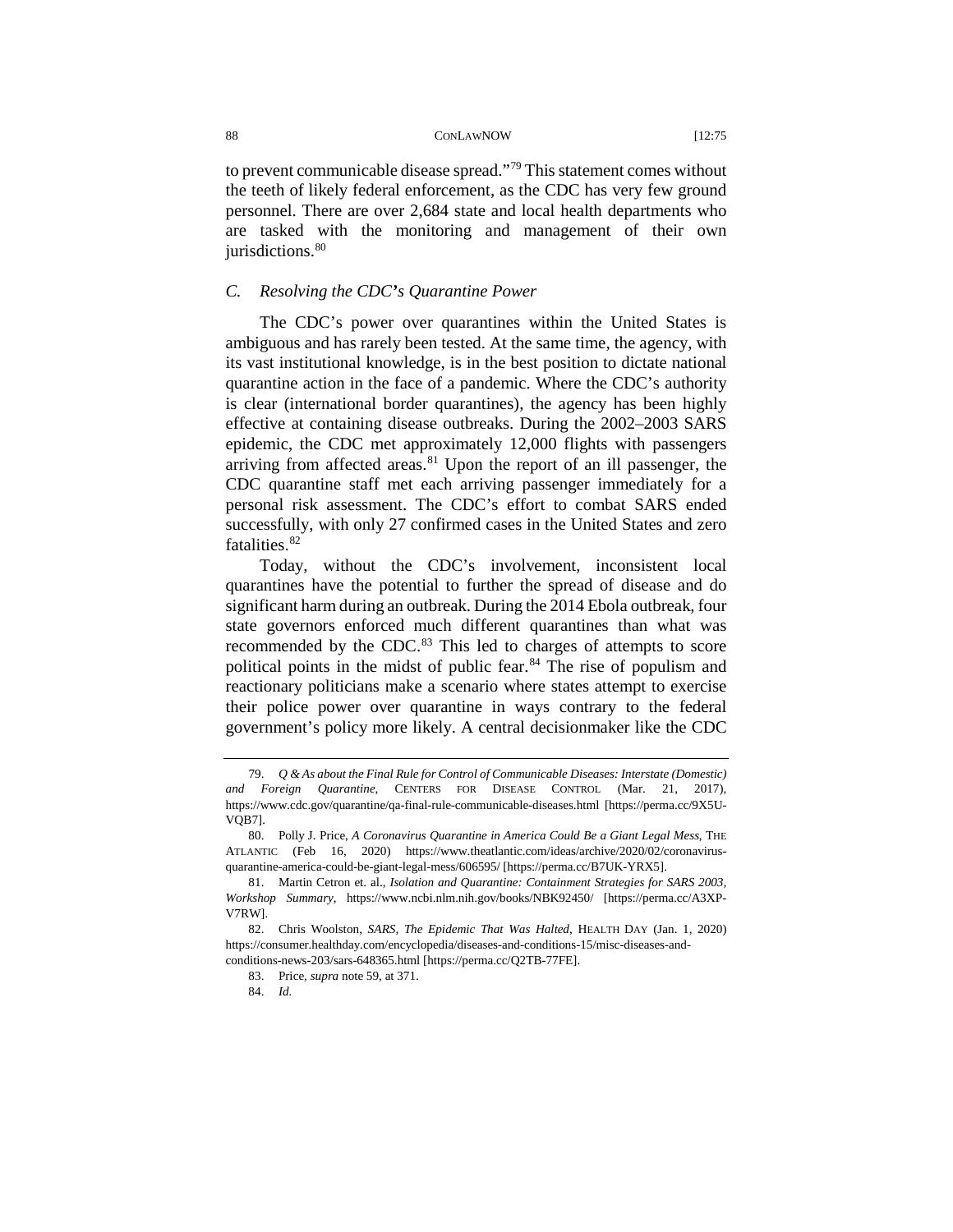is essential to organize this chaos. The implementation of real-time quarantine directives from the CDC (instead of direction from local public health departments) would ameliorate this possible collective action problem between localities, analogous to the social distancing ordinances previously noted. The CDC also retains a much larger knowledge base than state and local governments and employs some of the nation's top scientists and public health experts. These experts are necessary to weigh the costs and benefits of confinement actions, as a balance must be struck between sometimes draconian measures and the social, economic, and personal costs they exact.

In order to implement the above recommendations, Congress must statutorily enable the CDC to preempt local quarantine laws as well as fully fund local enforcement capabilities. The constitutionality of such laws is addressed below. If Congress does not issue a clear directive, an effort by the CDC to control quarantines will inevitably lead to confusion about who is leading the effort. Even recent history suggests if a significant outbreak of a disease were to occur, the allocation of power between the states and federal government (CDC) will be a subject of significant controversy. Congress must act and clarify the federal government's role in quarantines within the United States.

### V. CONSTITUTIONAL AUTHORIZATION FOR RECOMMENDATIONS

### *A. General Authority*

The CDC's authority is remarkably broad in regard to communicable disease. The authorizing statute, the Public Health Service Act (PHSA), provides:

The Surgeon General, with the approval of the Secretary, is authorized to make and enforce such regulations as in his judgment are necessary to prevent the spread of communicable diseases . . . from one State or possession into any other State or possession.<sup>[85](#page-14-0)</sup>

The authority of the Surgeon General is shared with the CDC.<sup>86</sup> According to the statute, the CDC has some authority over the interstate spread of communicable diseases. The Supreme Court has not ruled on whether this portion of the PHSA is within the limits of the Commerce Clause.

<span id="page-14-1"></span><span id="page-14-0"></span>If the statute were challenged, it would likely be upheld on Commerce Clause grounds. Under its Commerce Clause power, Congress

<sup>85.</sup> 42 U.S.C. § 264 (2012).

<sup>86.</sup> *See* Isolation and Quarantine, *supra* note 72.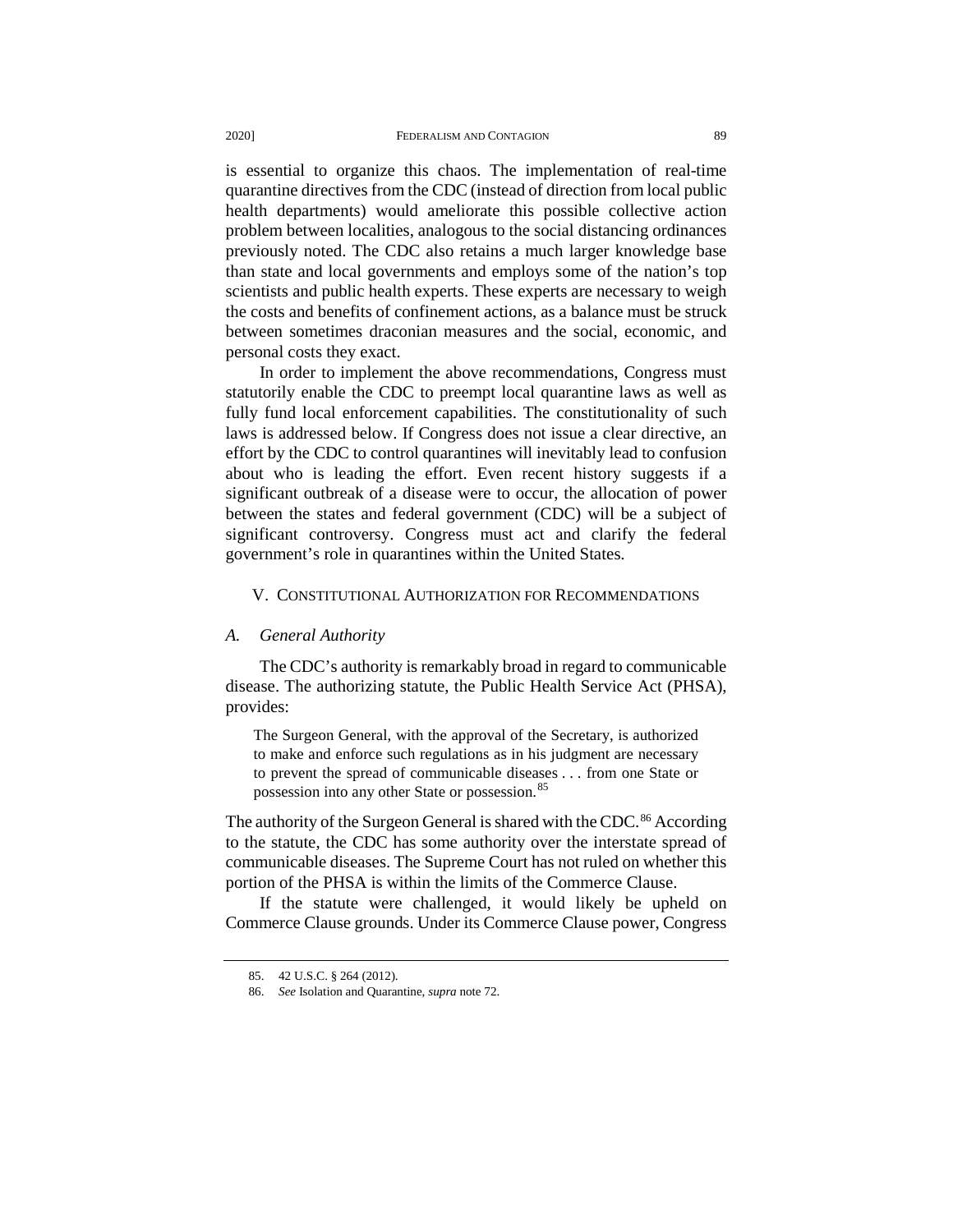has the authority to regulate any activity that "substantially affects interstate commerce."[87](#page-15-0) Implicit in this test are two additional requirements: that the regulatory subject be economic in nature<sup>[88](#page-15-1)</sup>, and that Congress not compel inactive citizens to enter a market in which they were not already participating.<sup>[89](#page-15-2)</sup> Authority to quarantine during a nationwide pandemic satisfies all these elements.

First, large communicable disease events such as a pandemic dramatically affect interstate commerce. Consequently, regulations curtailing certain activities that promote disease spread should also fall within Congress's commerce power. A pandemic can drive up demand for healthcare services significantly, thus affecting prices throughout the country. The economic impact of a substantial pandemic in the United States was estimated by some researchers to amount to 166 billion dollars,  $90$  which now looks like a significant underestimate after COVID-19. During oral arguments for *United States v. Comstock*[91,](#page-15-4) Justice Scalia stated that "if anything relates to interstate commerce, it's communicable disease, it seems to me."[92](#page-15-5) Communicable diseases do not respect state borders and are inherently an interstate problem that "substantially affects commerce."[93](#page-15-6) In that same vein of reasoning, Congress could also conceivably grant the CDC more latitude to influence local sanitary/disease regulations under their Commerce Clause power.

Next, the regulated activity must be economic in nature.<sup>[94](#page-15-7)</sup> This question is an easy one when the activity involves regulating schools, stores, restaurants, or sporting events. No one would argue that those activities, commonly ordered closed during "stay at home orders" are not economic in nature. The cessation of economic activity must also have an interstate effect. In *Gonzales v. Raich*, the Court upheld the Controlled Substances Act, noting, "Prohibiting the intrastate possession or

<sup>87.</sup> United States v. Morrison, 529 U.S. 598, 610 (2000).

<sup>88.</sup> Gonzales v. Raich, 545 U.S. 1, 17 (2005).

<sup>89.</sup> Nat'l Fed'n of Indep. Bus. v. Sebelius, 567 U.S. 519, 588 (2012).

<span id="page-15-3"></span><span id="page-15-2"></span><span id="page-15-1"></span><span id="page-15-0"></span><sup>90.</sup> *See* Martin Meltzer et. al., *The Economic Impact of Pandemic Influenza in the United States: Priorities for Intervention*, 5 J. EMERGING INFECTIONS DISEASES 659, 659 (1999) https://wwwnc.cdc.gov/eid/article/5/5/99-0507\_article [https://perma.cc/Z2E3-NKGK] (this impact is certainly a very low estimate considering the trillions of dollars lost to the COVID-19 pandemic).

<sup>91.</sup> 560 U.S. 126 (2010).

<span id="page-15-5"></span><span id="page-15-4"></span><sup>92.</sup> Transcript of Oral Argument at 30, United States v. Comstock, 560 U.S. 126 (2010) (No. 08-1224).

<span id="page-15-7"></span><span id="page-15-6"></span><sup>93.</sup> United States v. Morrison, 529 U.S. 598, 613. ("While we need not adopt a categorical rule against aggregating the effects of any noneconomic activity in order to decide these cases, thus far in our Nation's history our cases have upheld Commerce Clause regulation of intrastate activity only where that activity is economic in nature.").

<sup>94.</sup> Id.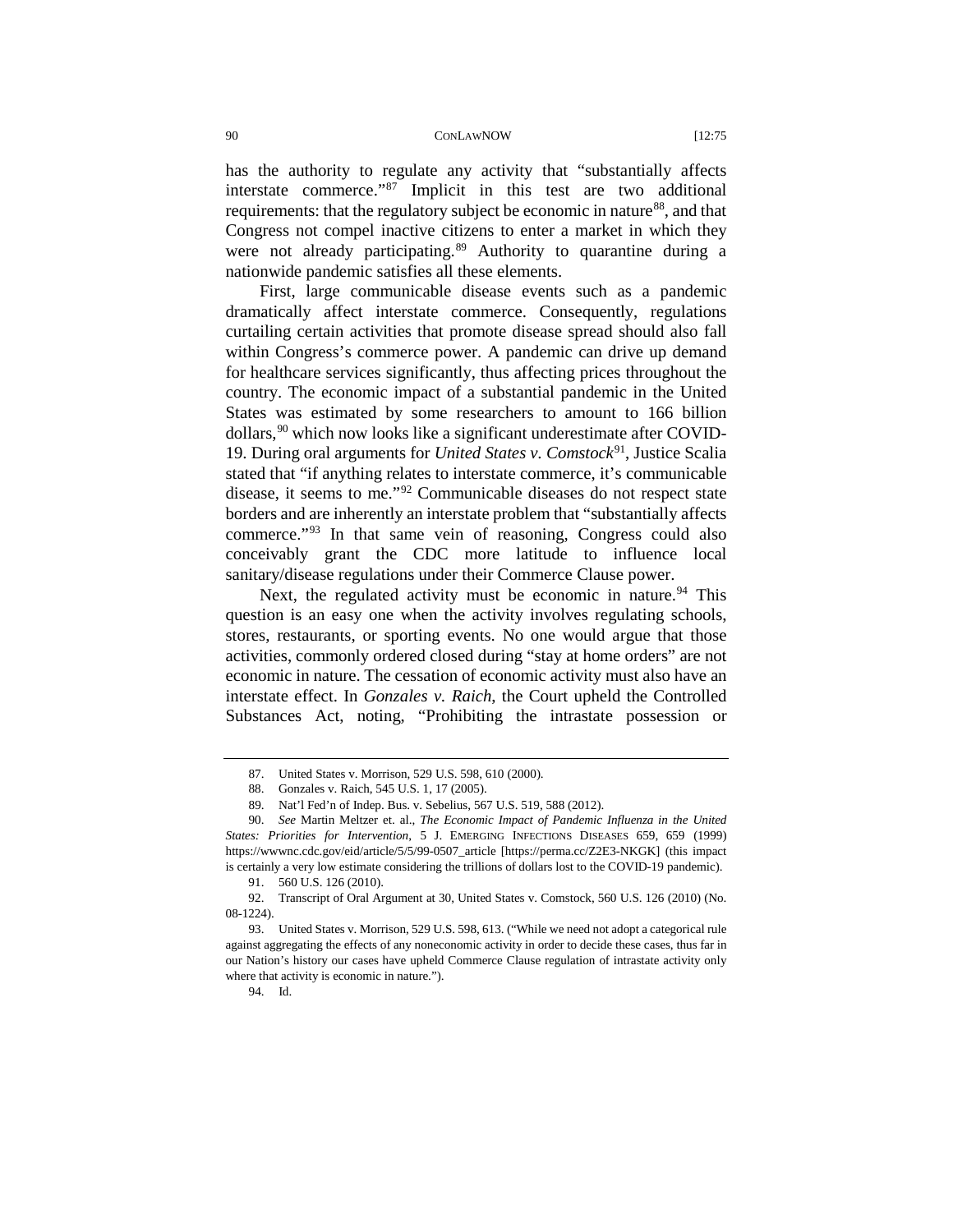manufacture of an article of commerce is a rational (and commonly utilized) means of regulating commerce."[95](#page-16-0) Many activities banned during quarantine are analogous to *Raich*, because they may exclusively take place intrastate, but in the aggregate have significant interstate commerce effects. A prohibition on people going to work, stores, schools, and entertainment venues results in a dramatic reduction in nationwide economic activity.

The more difficult question are activities that facially appear less economic in nature (but often regulated under "stay at home orders") such as visiting friends or going to the park. While those activities may not be immediately economic in nature, choosing to partake in them during a pandemic, nonetheless, can have significant interstate commerce effects. In *Morrison*, the court found that the federally regulated activity (violence against women) was sufficiently non-economic enough that it could not be regulated under the Commerce Clause.<sup>96</sup> Ostensibly non-economic activities listed above, which undoubtedly fall under *Morrison* during normal times, have the potential to cause far-reaching negative economic effects during a pandemic. For example, meatpacking plants have dealt with large outbreaks of COVID-19, causing meat prices to increase and shortages throughout the country.<sup>[97](#page-16-2)</sup> It takes only one person, after visiting friends, to seed an outbreak that potentially shuts down the entire processing plant affecting supply chains across the country. Generally, people congregating anywhere during a pandemic has the potential to dramatically affect interstate commerce, because people becoming ill has a dramatic effect on economic activity.

Finally, post *NFIB v. Sebelius*, the government may not compel inactive citizens to enter a market. However, curtailing public activities is materially different from the individual mandate to buy health insurance in *NFIB v. Sebelius*. [98](#page-16-3) In *NFIB*, the federal government was compelling non-participants to enter the health insurance market. In the case of an intrastate quarantine, market participants are ordered to leave temporarily, distinguishing it from *NFIB*.

<sup>95.</sup> Gonzalez v. Raich, 545 U.S. 1, 26 (2005).

<sup>96.</sup> See United States v. Morrison, 529 U.S. 598, 613 (2000).

<span id="page-16-3"></span><span id="page-16-2"></span><span id="page-16-1"></span><span id="page-16-0"></span><sup>97.</sup> Taylor Telford and Kimberly Kindy, *As they rushed to maintain U.S. meat supply, big processors saw plants become covid-19 hot spots, worker illnesses spike,* WASH. POST (April 25, 2020), https://www.washingtonpost.com/business/2020/04/25/meat-workers-safety-jbs-smithfieldtyson/ [https://perma.cc/JB9P-4QL2].

<sup>98.</sup> 567 U.S. 519 (2012).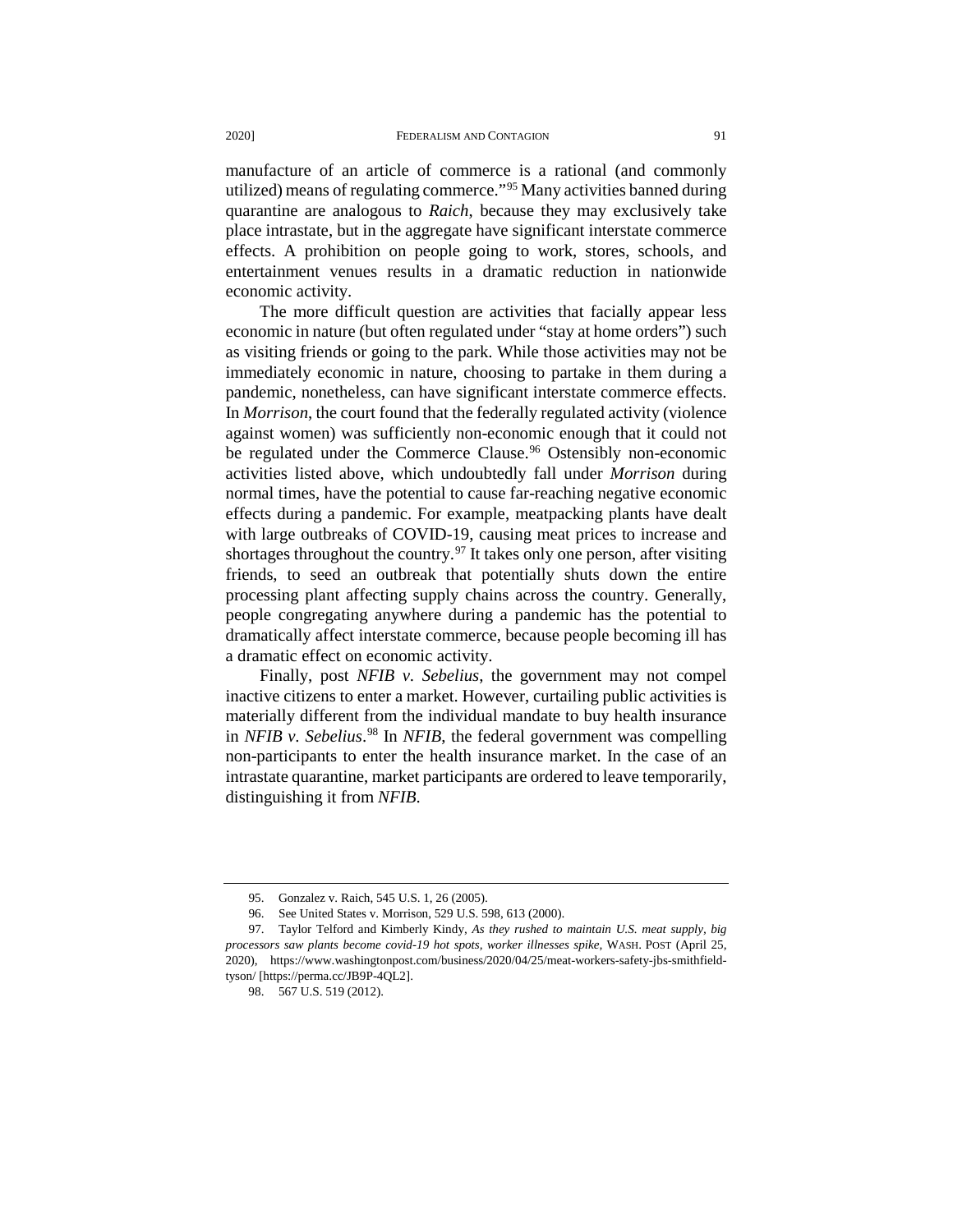# *B. Local Directive*

A dramatic expansion of the CDC grant program to influence state and local government policy would be an important tool in managing a pandemic. However, using federal funds to strongly influence state policy raises 10th Amendment questions under the anti-commandeering doctrine. This doctrine is based on the conception of dual sovereignty, where the "separation of the two spheres [state and federal] is one of the Constitution's structural protections of liberty.["99](#page-17-0) Thus, the CDC (being an agency of the federal government) is not legally able to order state or local public health officials into action.<sup>[100](#page-17-1)</sup> The most modern test is from *NFIB*, which talks about the level of coercion. In *NFIB*, the Court considered it too coercive to condition *all* Medicaid funding on acceptance of the expansion. That is, states who refused to comply risked losing both new and existing Medicaid funds.<sup>[101](#page-17-2)</sup>

These grants would not be so coercive as to contravene the  $10<sup>th</sup>$ Amendment under Congressional tax and spending authority. This is consistent with *NFIB* because, in this proposal, there is no threat to lose all existing federal funding directed at public health crises. In *NFIB*, states did not have "a genuine choice whether to accept the offer" because they risked losing their current Medicaid funding entirely.<sup>[102](#page-17-3)</sup> However, the proposed specialized CDC grant program comes with no risk of losing existing federal funds. This prescribed system of awarding grants for compliance with CDC's concurrent directives retains a state's police power while bringing in federal expertise in decision making.

### *C. CDC Authority Over Confinements Within the United States*

The Supremacy Clause establishes the Constitution and federal laws as the supreme law of the land, thus it invalidates state laws that interfere or are contrary to federal law. Under the Supremacy Clause, Congressional action may directly preempt state law. There is a general consensus that even state laws related to health and safety are not exempt from invalidation under the Supremacy Clause.<sup>[103](#page-17-4)</sup>

The federal government's ability to preempt state public health confinements such as quarantines and isolations is within the bounds of

<sup>99.</sup> Printz v. United States, 521 U.S. 898, 921 (1997).

<span id="page-17-4"></span><span id="page-17-3"></span><span id="page-17-2"></span><span id="page-17-1"></span><span id="page-17-0"></span><sup>100.</sup> *See Printz* 521 U.S. at 935 ("Congress cannot compel the states to enact or enforce a federal regulatory program"). *See also* New York v. United States, 505 U.S. 144 (1992) (take title provision). 101. *See* NFIB v. Sebelius, 567 U.S. 519 (2012).

<sup>102.</sup> *Id.* at 588.

<sup>103.</sup> LAWRENCE O. GOSTIN, PUBLIC HEALTH: POWER, DUTY, RESTRAINT 80 (3rd ed. 2016).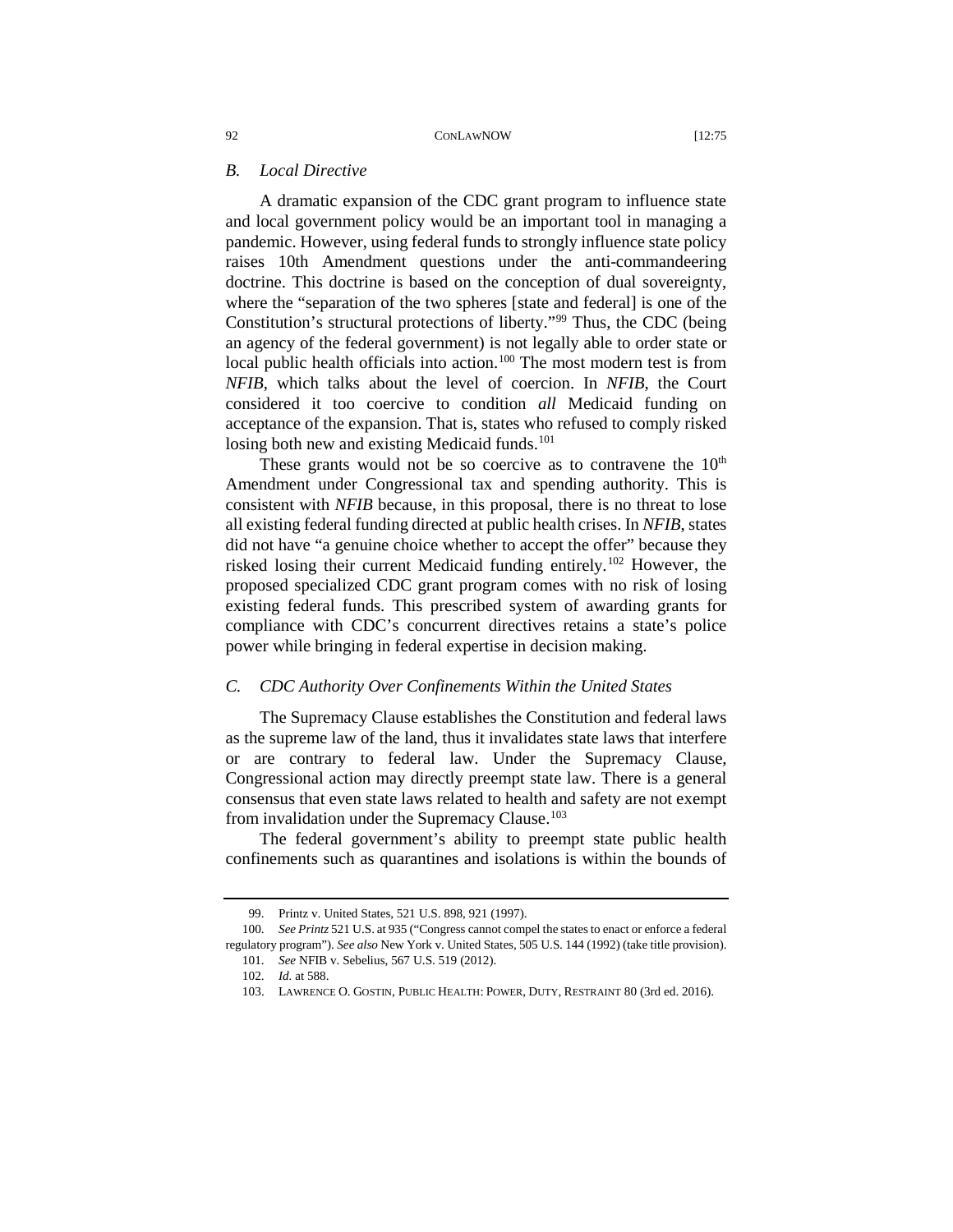the Constitution. The Supreme Court has suggested Congress would have power over the states in this respect if it chose to legislate on the subject. In *Morgan's Steamship Co. v. Louisiana Board of Health*, the Supreme Court upheld quarantine rules employed by Louisiana[.104](#page-18-0) Importantly, the Court noted that if Congress were to implement a general system of quarantine or "confide the execution of the details of such a system to a National Board of Health ... all State laws on the subject will be abrogated, at least so far as the two are inconsistent.["105](#page-18-1) This direct invitation for Congress to legislate and preempt state quarantines never came to fruition.[106](#page-18-2) In *Louisiana v. Texas*, a concurrence suggested that Congress may intervene in local public health confinements.<sup>[107](#page-18-3)</sup> At issue in this case was an objection to the state of Texas' border closure to Louisiana, which resulted from a case of yellow fever that appeared in New Orleans.<sup>[108](#page-18-4)</sup> The plaintiff Louisiana argued the border closure was an impediment to interstate commerce, thus violating the Commerce Clause.[109](#page-18-5) The Court dismissed the case without addressing the Commerce Clause issue for lack of standing.<sup>[110](#page-18-6)</sup> In a concurrence, Justice Harlan wrote: "The police power of a State cannot be so exerted as to obstruct foreign or interstate commerce beyond the necessity of its exercise, and that that the courts must guard vigilantly against needless intrusion upon the field committed to Congress.["111](#page-18-7) In both of these cases, the Supreme Court considered it within the right of Congress to preempt state and local quarantine regulations.

If Congress chooses to grant the CDC with more power to control local quarantines and influence local health policy with an expanded discretionary grant program, it would likely be constitutional. The power to set these policies is within the bounds of the Commerce Clause because the underlying economic activity has a substantial impact on interstate commerce. The grant program would not violate the Tenth Amendment because it conditions only *new* funding on participation, not existing funds. Additionally, the Supreme Court has previously acknowledged the right of Congress to preempt state and local regulation in this area, despite a background principle of state police power.

111. *Id.* at 24 (Harlan, J., concurring).

<span id="page-18-0"></span><sup>104. 118</sup> U.S. 455 (1886).

<span id="page-18-1"></span><sup>105.</sup> *Id.* at 464.

<sup>106.</sup> Price, *supra* note 59, at 418.

<span id="page-18-4"></span><span id="page-18-3"></span><span id="page-18-2"></span><sup>107. 176</sup> U.S. 1 (1900).

<sup>108.</sup> Price, *supra* note 59, at 401.

<sup>109.</sup> Louisiana, 176 U.S. at 22.

<span id="page-18-7"></span><span id="page-18-6"></span><span id="page-18-5"></span><sup>110.</sup> *Id.*